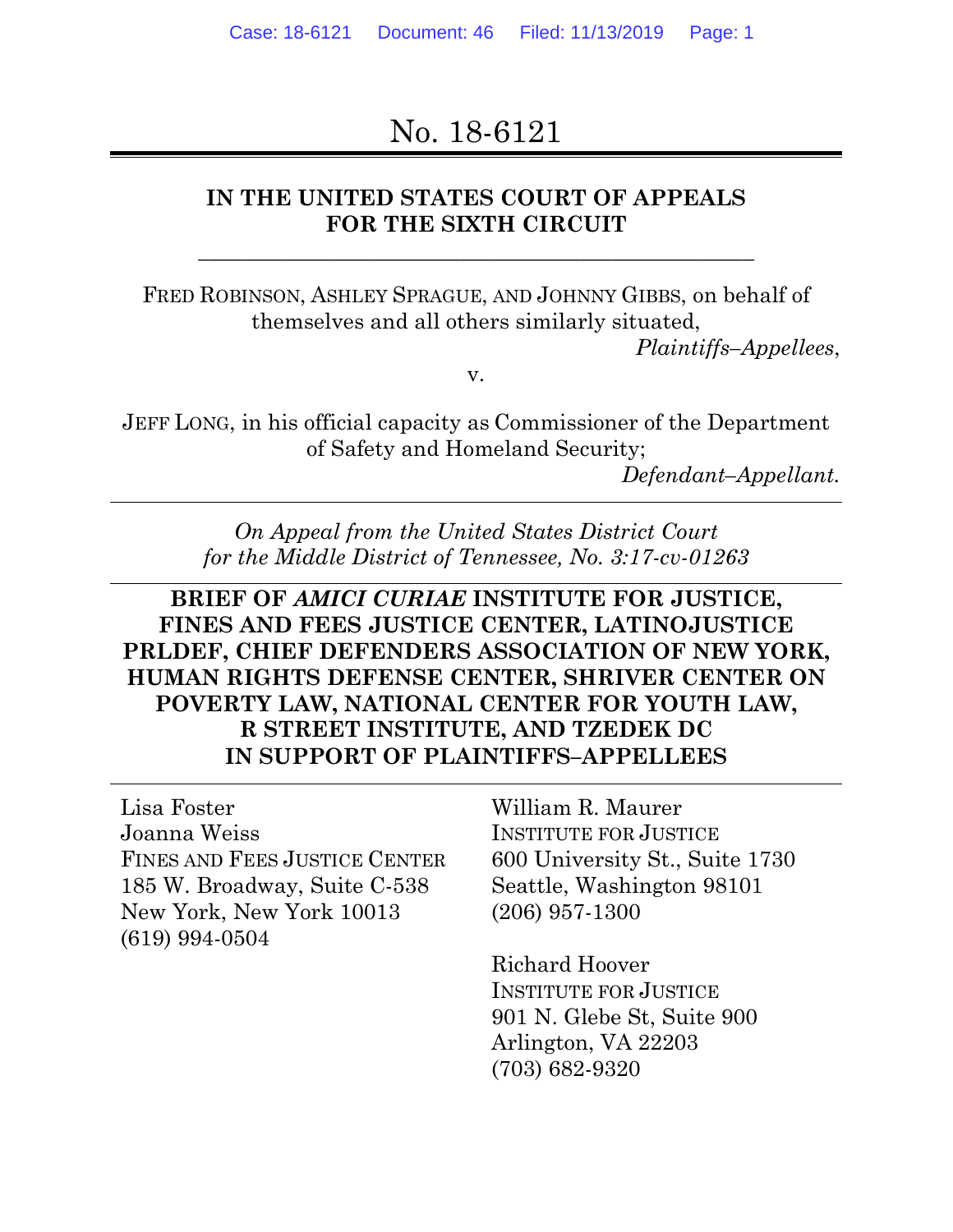### **FRAP 26.1 STATEMENTS**

I certify that *amicus curiae* Institute for Justice is not a publicly held corporation and does not have any parent corporation and that no publicly held corporation owns 10 percent or more of its stock.

> /s/ William R. Maurer William R. Maurer *Counsel for* Amicus Curiae

I certify that *amicus curiae* Fines and Fees Justice Center is not a publicly held corporation and does not have any parent corporation and that no publicly held corporation owns 10 percent or more of its stock.

> /s/ Lisa Foster Lisa Foster *Counsel for* Amicus Curiae

I certify that *amicus curiae* LatinoJustice PRLDEF is not a publicly held corporation and does not have any parent corporation and that no publicly held corporation owns 10 percent or more of its stock.

> /s/ Francisca Fajana Francisca Fajana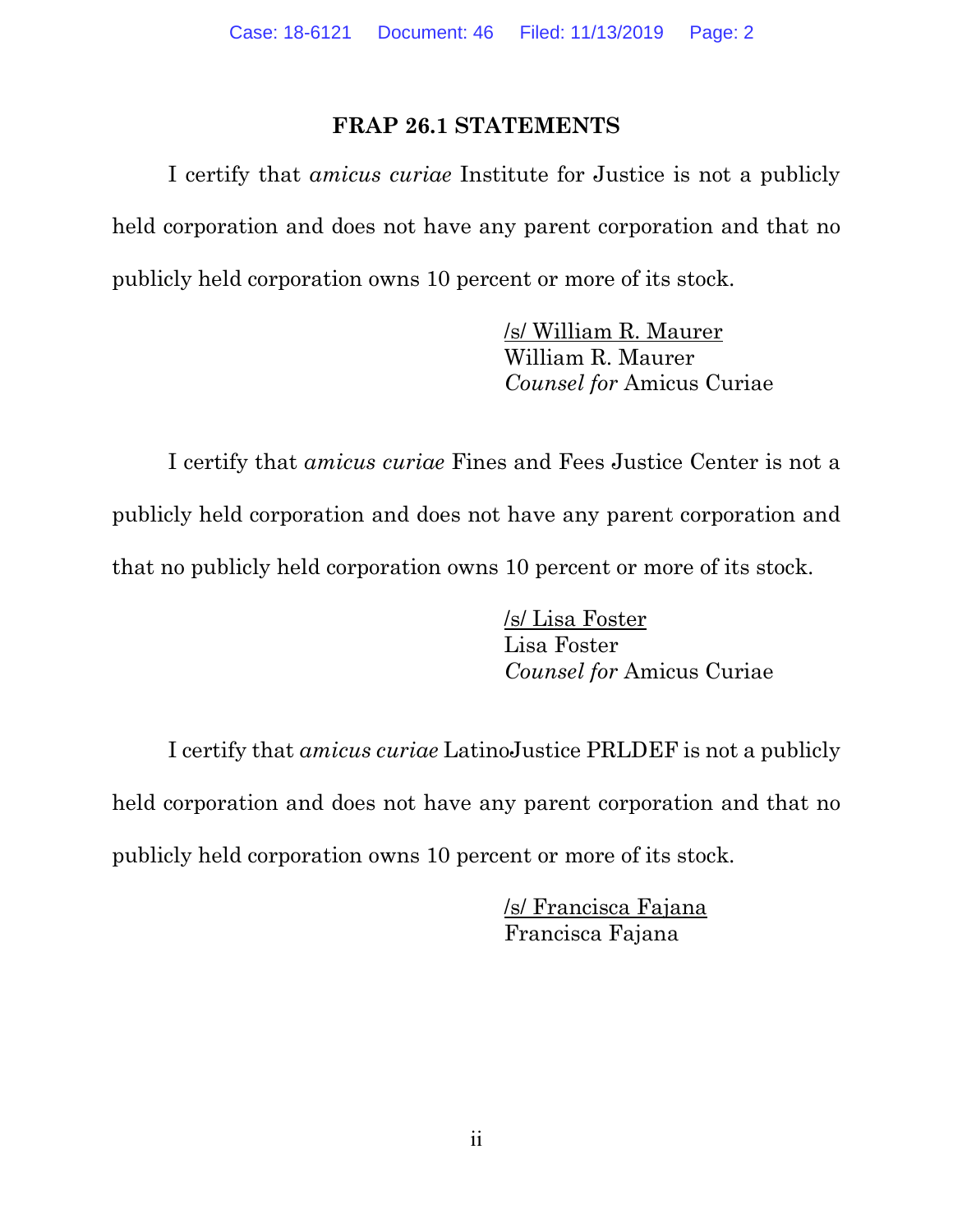I certify that *amicus curiae* the Chief Defenders Association of New York is not a publicly held corporation and does not have any parent corporation and that no publicly held corporation owns 10 percent or more of its stock.

## /s/ Timothy Donaher Timothy Donaher

I certify that *amicus curiae* the Human Rights Defense Center is not a publicly held corporation and does not have any parent corporation and that no publicly held corporation owns 10 percent or more of its stock.

> /s/ Daniel Marshall Daniel Marshall

I certify that *amicus curiae* the Shriver Center on Poverty Law is not a publicly held corporation and does not have any parent corporation and that no publicly held corporation owns 10 percent or more of its stock.

> /s/ Verónica Cortez Verónica Cortez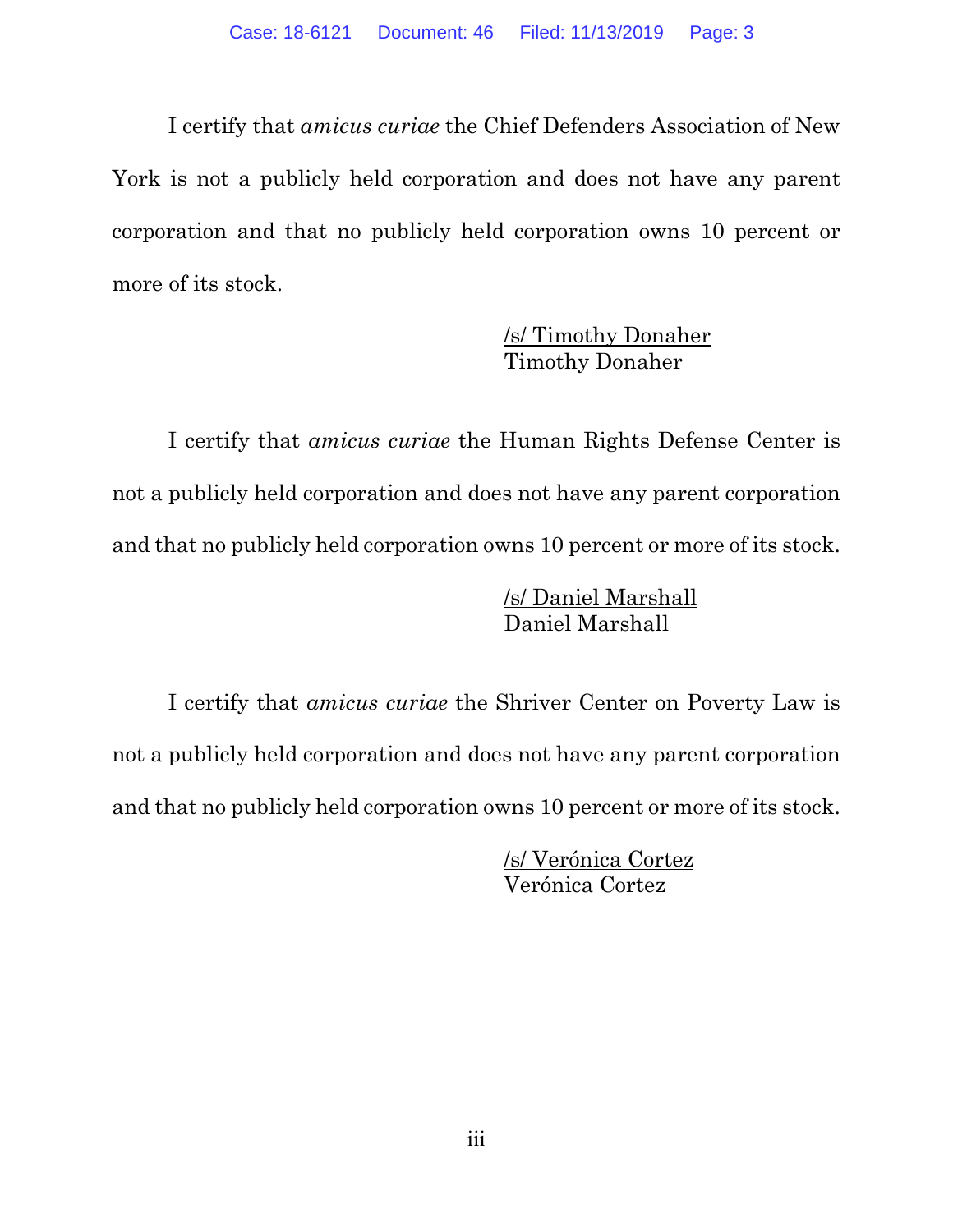I certify that *amicus curiae* the National Center for Youth Law is not a publicly held corporation and does not have any parent corporation and that no publicly held corporation owns 10 percent or more of its stock.

> /s/ Alice Abrokwa Alice Abrokwa

I certify that *amicus curiae* the R Street Institute is not a publicly held corporation and does not have any parent corporation and that no publicly held corporation owns 10 percent or more of its stock.

## /s/ Nila Bala Nila Bala

I certify that *amicus curiae* Tzedek DC is not a publicly held corporation and does not have any parent corporation and that no publicly held corporation owns 10 percent or more of its stock.

> /s/ Ariel Levinson-Waldman Ariel Levinson-Waldman

Dated: November 13, 2019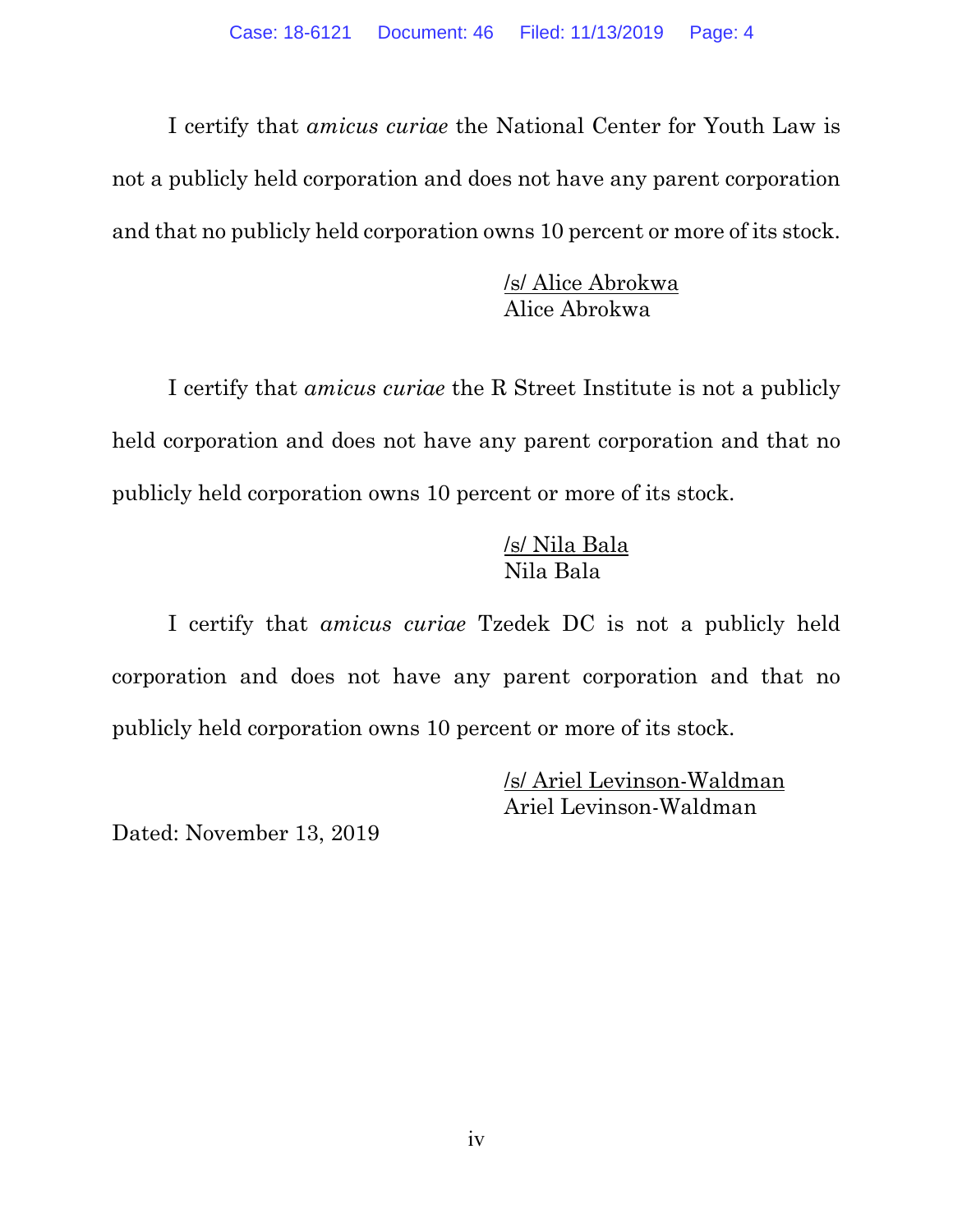# **TABLE OF CONTENTS**

# Page

|     | INTRODUCTION AND SUMMARY OF ARGUMENT  5 |                                                                                                                        |  |  |  |  |  |  |
|-----|-----------------------------------------|------------------------------------------------------------------------------------------------------------------------|--|--|--|--|--|--|
|     |                                         |                                                                                                                        |  |  |  |  |  |  |
| L.  |                                         |                                                                                                                        |  |  |  |  |  |  |
|     | $\mathbf{A}$ .                          | The rational basis test involves analysis of logic, facts, and                                                         |  |  |  |  |  |  |
|     |                                         | $\dot{i}$ .<br>A law must be logically connected to the Government                                                     |  |  |  |  |  |  |
|     |                                         | The purported public benefit of a law cannot be vastly<br>$\mathfrak{U}.$<br>outweighed by demonstrable public harm 12 |  |  |  |  |  |  |
|     | <b>B.</b>                               | The Sixth Circuit's application of the rational basis test                                                             |  |  |  |  |  |  |
|     | $\mathcal{C}$ .                         |                                                                                                                        |  |  |  |  |  |  |
| II. |                                         | Suspending driver's licenses of people who are too poor to pay                                                         |  |  |  |  |  |  |
|     | $\mathbf{A}$ .                          | There is no logical connection between the Statute and any                                                             |  |  |  |  |  |  |
|     | <b>B.</b>                               | The demonstrable harm of the Statute vastly outweighs the                                                              |  |  |  |  |  |  |
|     |                                         |                                                                                                                        |  |  |  |  |  |  |
|     |                                         |                                                                                                                        |  |  |  |  |  |  |
|     |                                         |                                                                                                                        |  |  |  |  |  |  |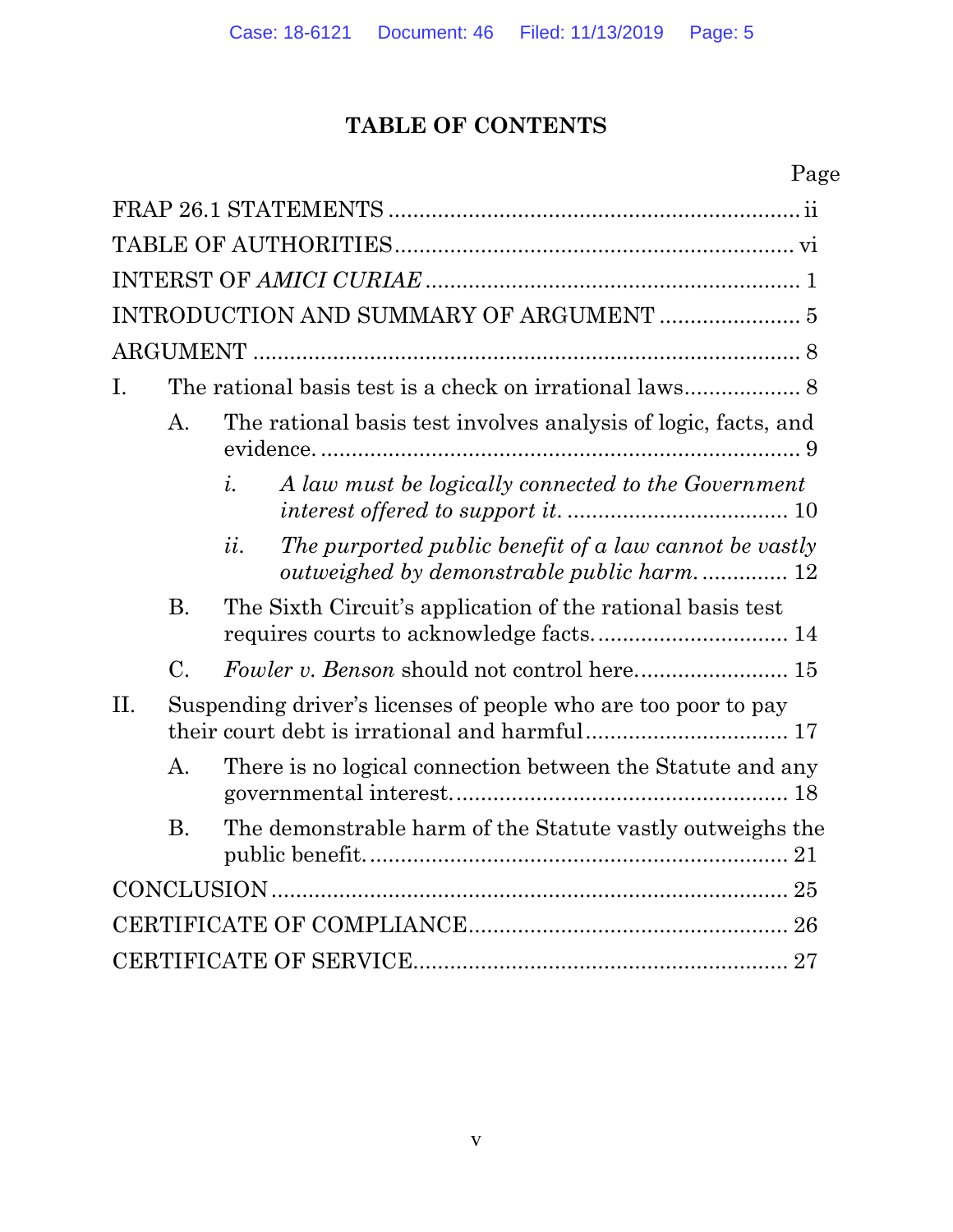# **TABLE OF AUTHORITIES**

| Page                                                   |  |
|--------------------------------------------------------|--|
| Cases<br>Allegheny Pittsburgh Coal Co. v. Cty. Comm'n, |  |
| Argersinger v. Hamlin,                                 |  |
| Bearden v. Georgia,                                    |  |
| Bell v. Burson                                         |  |
| Berger v. City of Mayfield Heights,                    |  |
| Bower v. Vill. of Mt. Sterling,                        |  |
| Chappelle v. Greater Baton Rouge Airport Dist.,        |  |
| City of Cleburne v. Cleburne Living Ctr.,              |  |
| City of New Orleans v. Dukes,                          |  |
| Craigmiles v. Giles,                                   |  |
| Curto v. City of Harper Woods,                         |  |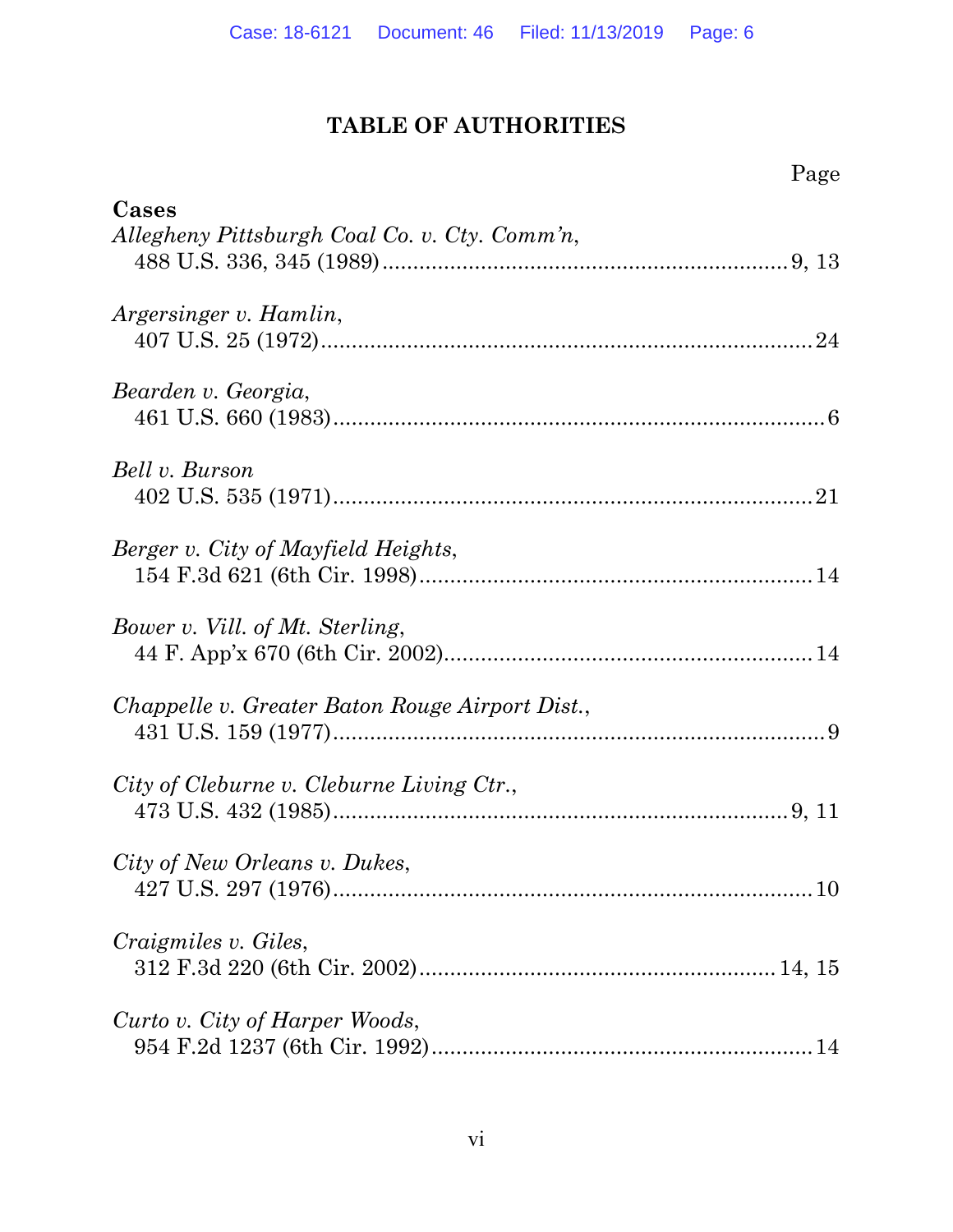| Eastman v. Univ. of Mich.,          |
|-------------------------------------|
| Fowler v. Benson,                   |
| Golden v. City of Columbus,         |
| Griffin v. Illinois,                |
| Hadix v. Johnson,                   |
| Hooper v. Bernalillo Cty. Assessor, |
| James v. Strange,                   |
| Johnson v. Bredesen,                |
| Lawrence v. Texas,                  |
| Lee v. City of Newport,             |
| Lindsey v. Normet,                  |
| Loesel v. City of Frankenmuth,      |
| M.L.B. v. S.L.J.,                   |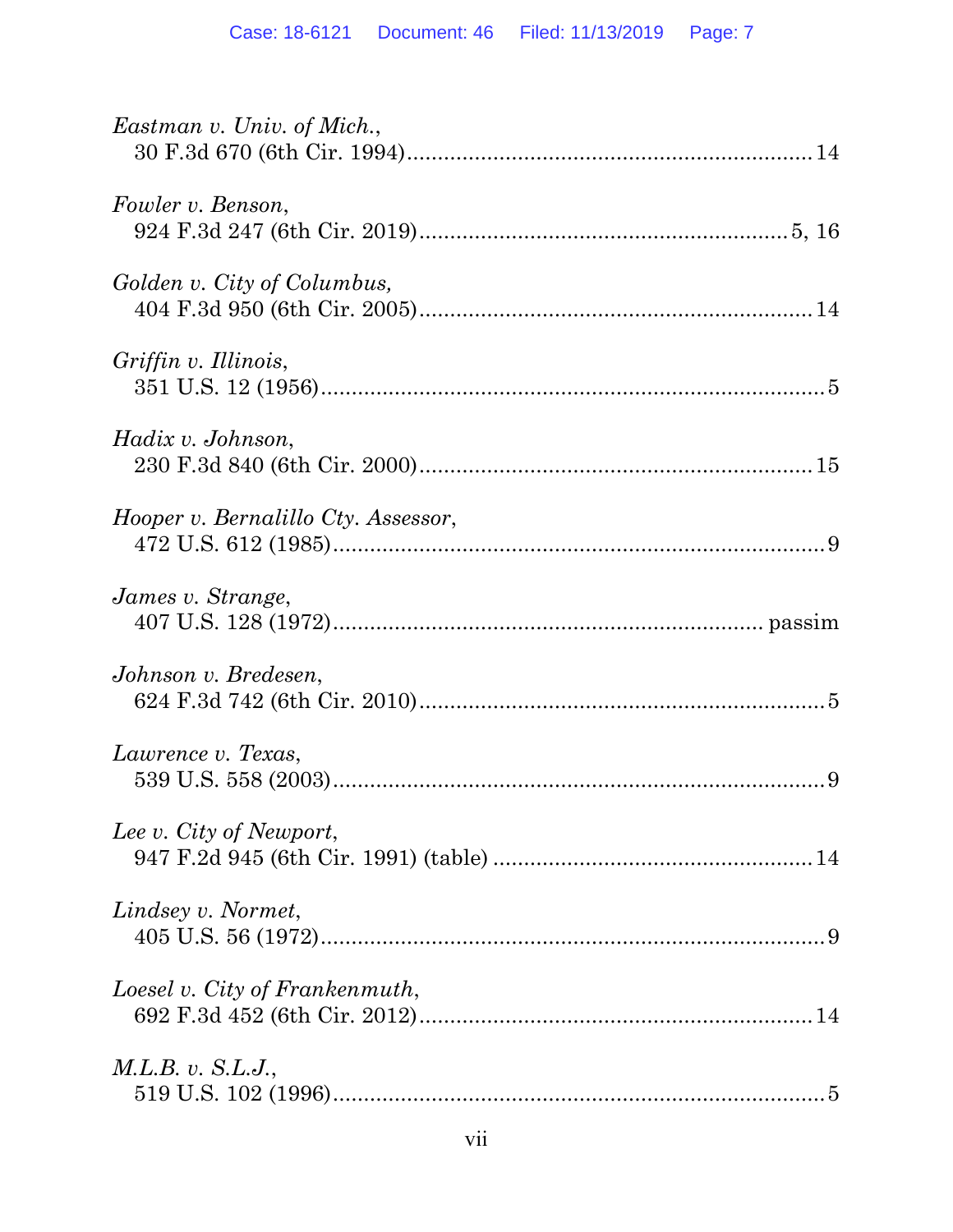| Mayer v. City of Chicago,                                                             |
|---------------------------------------------------------------------------------------|
| Metro. Life Ins. Co. v. Ward,                                                         |
| Peoples Rights Org. v. City of Columbus,                                              |
| Plyler v. Doe,                                                                        |
| Quinn v. Millsap,                                                                     |
| Reed v. Reed,                                                                         |
| Robinson v. Purkey,<br>No. 3:17-CV-01263, 2018 WL 5023330 (M.D. Ten. Oct. 16, 2018) 5 |
| Romer v. Evans,                                                                       |
| Seal v. Morgan,                                                                       |
| State v. Brenan,                                                                      |
| Stemler v. City of Florence,                                                          |
| Tanner v. Weinberger,                                                                 |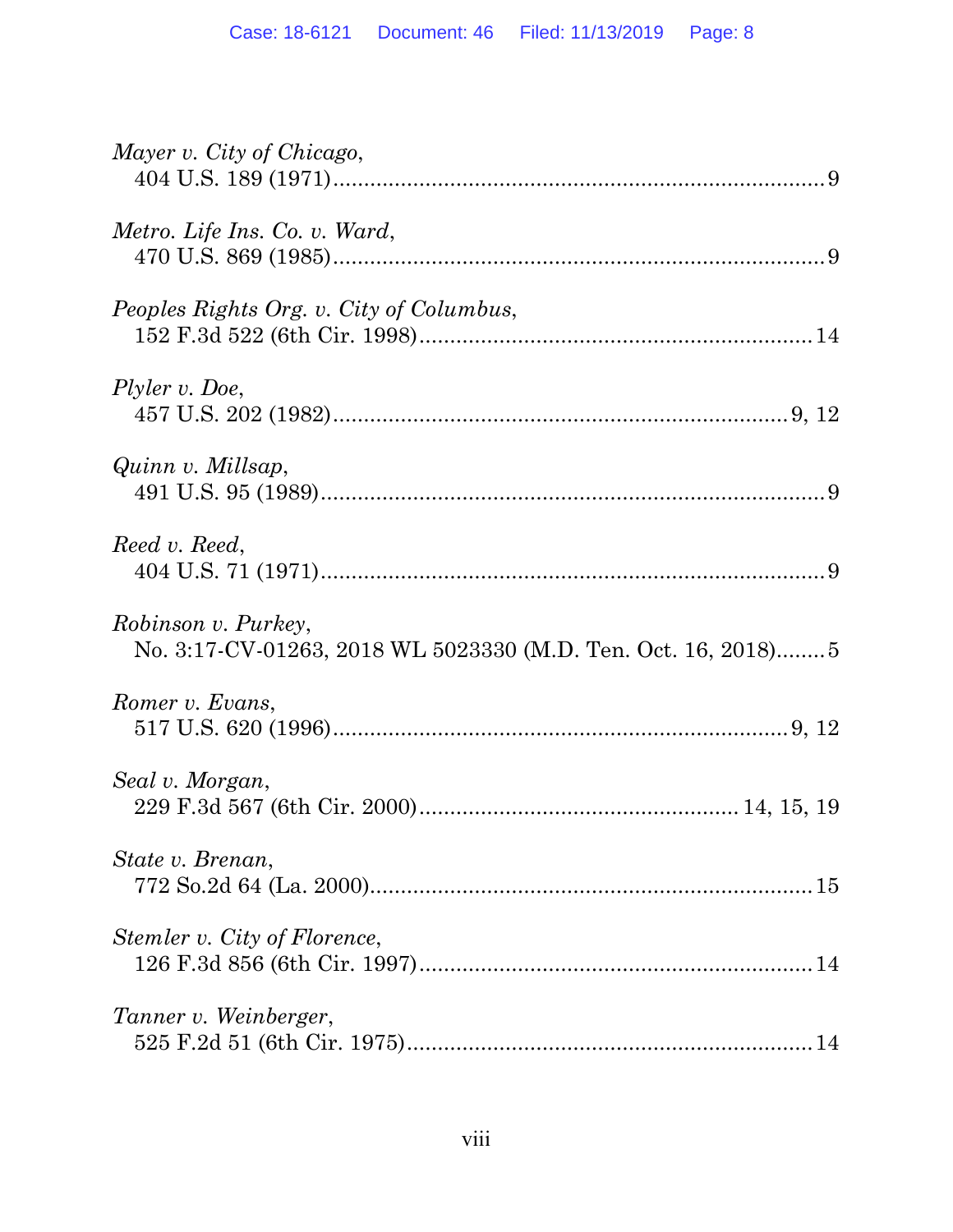| Turner v. Fouche,                                         |
|-----------------------------------------------------------|
|                                                           |
| U.S. Dep't of Agric. v. Moreno,                           |
|                                                           |
|                                                           |
| United States v. Carolene Products Co.,                   |
|                                                           |
| United States v. Lopez,                                   |
|                                                           |
|                                                           |
| United States v. Morrison,                                |
|                                                           |
| United States v. Windsor,                                 |
|                                                           |
|                                                           |
| Vance v. Bradley,                                         |
|                                                           |
| Vill. of Willowbrook v. Olech,                            |
|                                                           |
|                                                           |
| Williams v. Vermont,                                      |
|                                                           |
| Zobel v. Williams,                                        |
|                                                           |
|                                                           |
| <b>Statutes</b>                                           |
|                                                           |
|                                                           |
| <b>Other Authorities</b>                                  |
| Am. Ass'n of Motor Vehicle Admins., Suspended/Revoked     |
| Working Group, Best Practices Guide to Reducing Suspended |
|                                                           |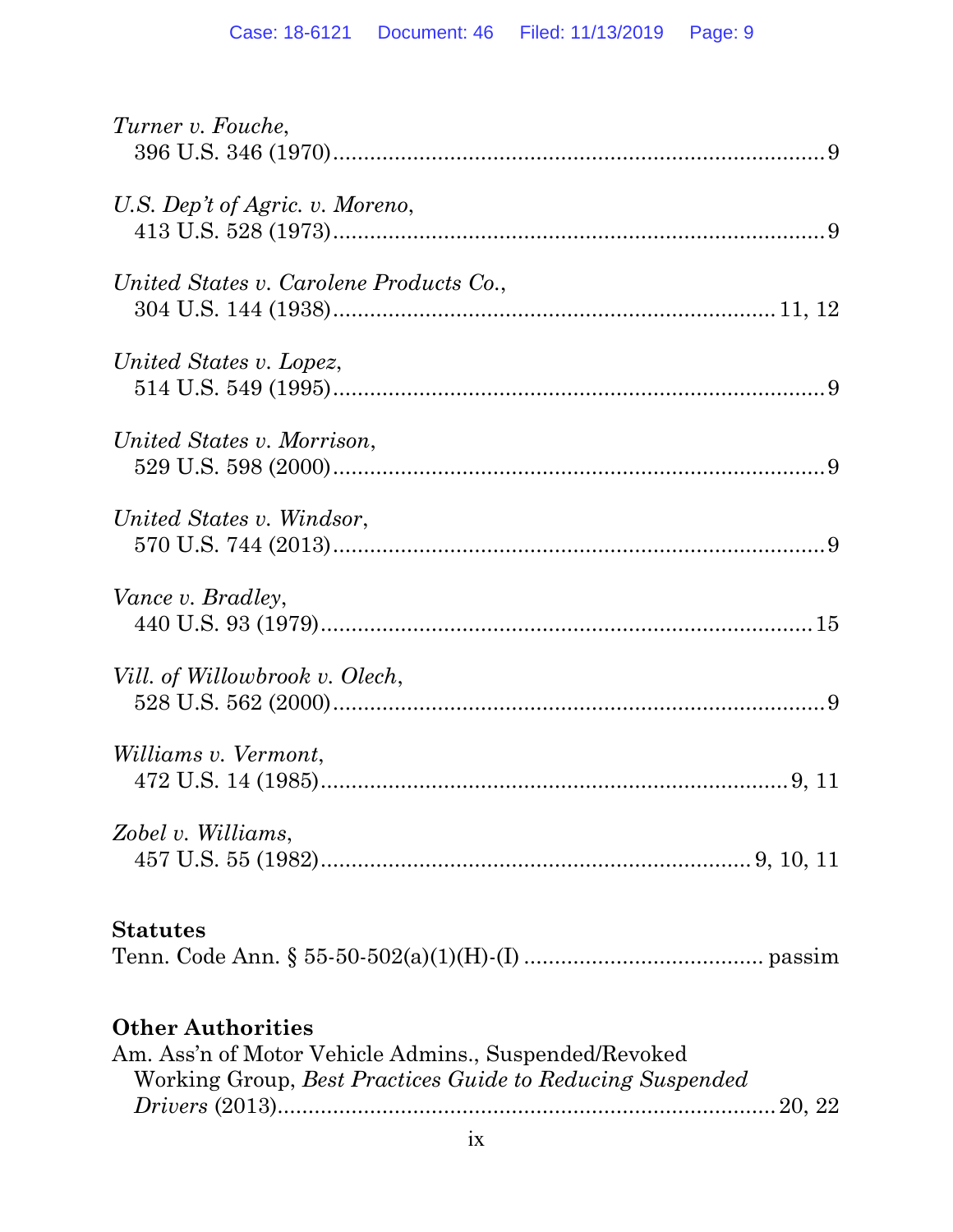| Mario Salas & Angela Ciolfi, <i>Driven by Dollars: A State-By-State</i> |  |
|-------------------------------------------------------------------------|--|
| Analysis of Driver's License Suspension Laws for Failure to Pay         |  |
|                                                                         |  |
|                                                                         |  |

| Sandra Gustitus et al., Access to Driving and License Suspension |  |
|------------------------------------------------------------------|--|
|                                                                  |  |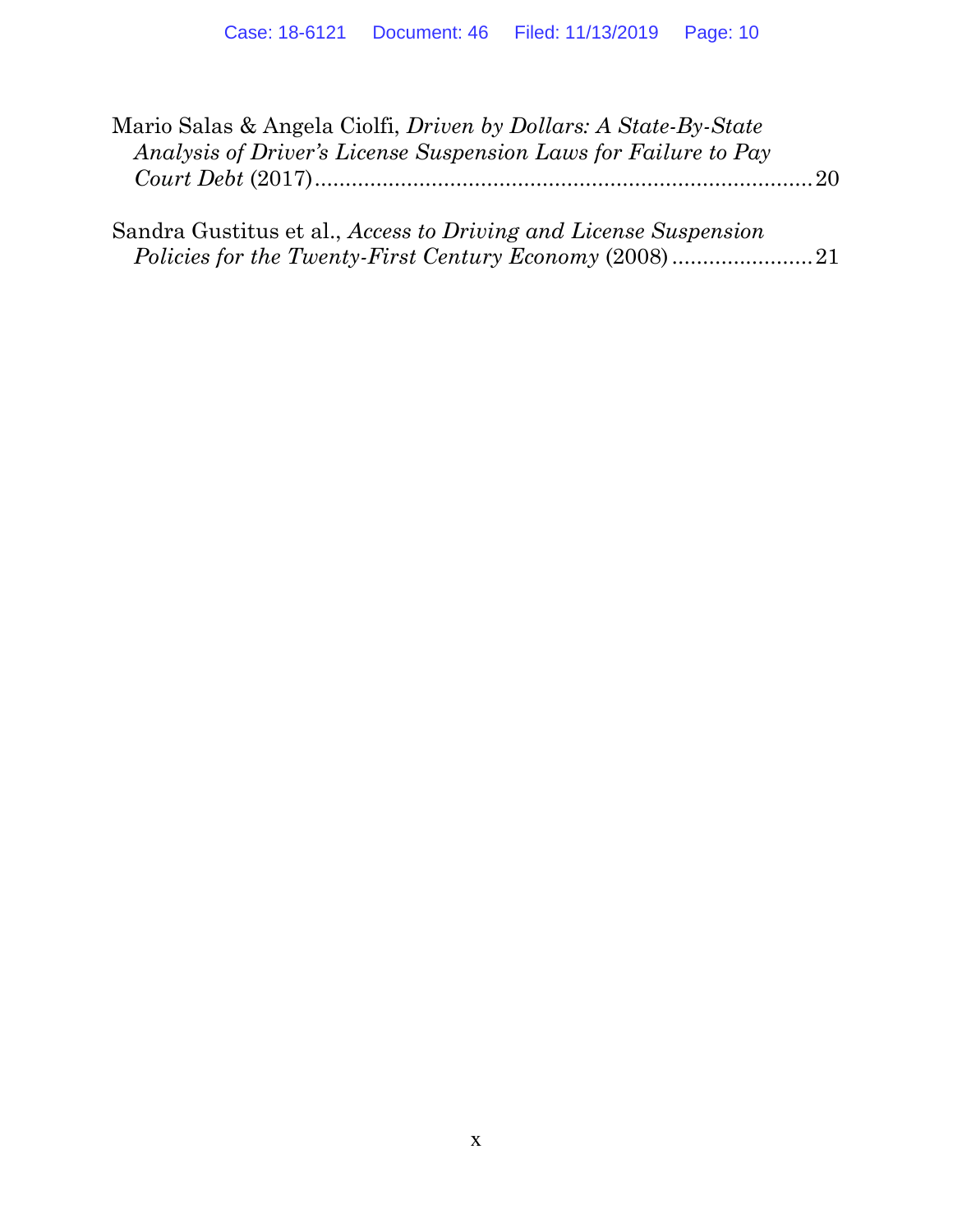### **INTEREST OF** *AMICI CURIAE*

The Institute for Justice ("IJ") is a nonprofit public-interest law firm that litigates for greater judicial protection of individual rights. These include the right to earn an honest living and acquire and enjoy property without unreasonable governmental interference. Many of IJ's cases involve legal challenges to unconstitutional systems of fines, fees, and forfeitures imposed on the poor and vulnerable. This case thus falls squarely within a core area of concern for IJ.

Fines and Fees Justice Center ("FFJC") is a national center for advocacy, information, and collaboration on effective solutions to the unjust and harmful imposition and enforcement of fines and fees in state and local courts. FFJC's mission is to create a justice system that treats individuals fairly, ensures public safety, and is funded equitably. FFJC has organized a national campaign to end debt-based suspensions of driver's licenses.

LatinoJustice PRLDEF is a national not-for-profit civil rights legal defense fund that advocates for and defends the constitutional rights of all Latinos under the law. Since its founding in 1972, LatinoJustice's mission has been to promote the civic participation of the greater pan-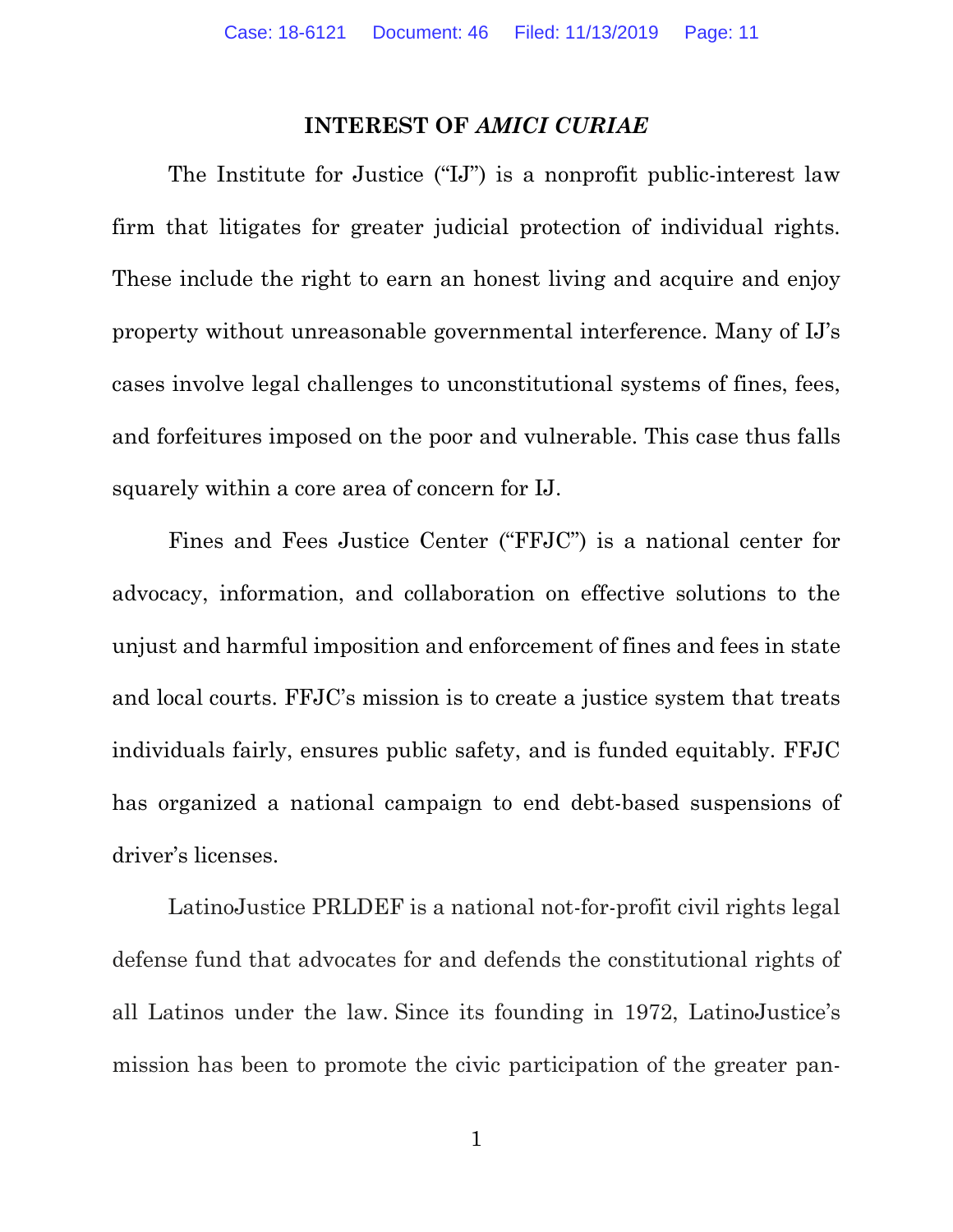Latino community, to cultivate new Latino community leaders, and to engage in and support law reform cases advancing the civil rights of all Latinos, particularly in the areas of criminal justice and employment.

LatinoJustice supports Appellees/Plaintiffs in this appeal because draconian driver's license suspension laws severely limit the ability of Latinos and other people of color to financially support their families, attain self-sufficiency, and engage in activities of daily living, such as driving to their places of worship, driving their children to school, attending to their medical needs and driving to the grocery store. Moreover, Tennessee's debt-based driver's license suspension law penalizes poor people who are disproportionately people of color.

The Chief Defenders Association of a New York ("CDANY") is an association of the leaders of indigent defense offices that represent tens of thousands of people each year in the criminal, family, and appellate courts of New York State. CDANY members represent thousands of persons each year who are criminally charged with operating a motor vehicle while their license was suspended due to their inability to pay a fine.

2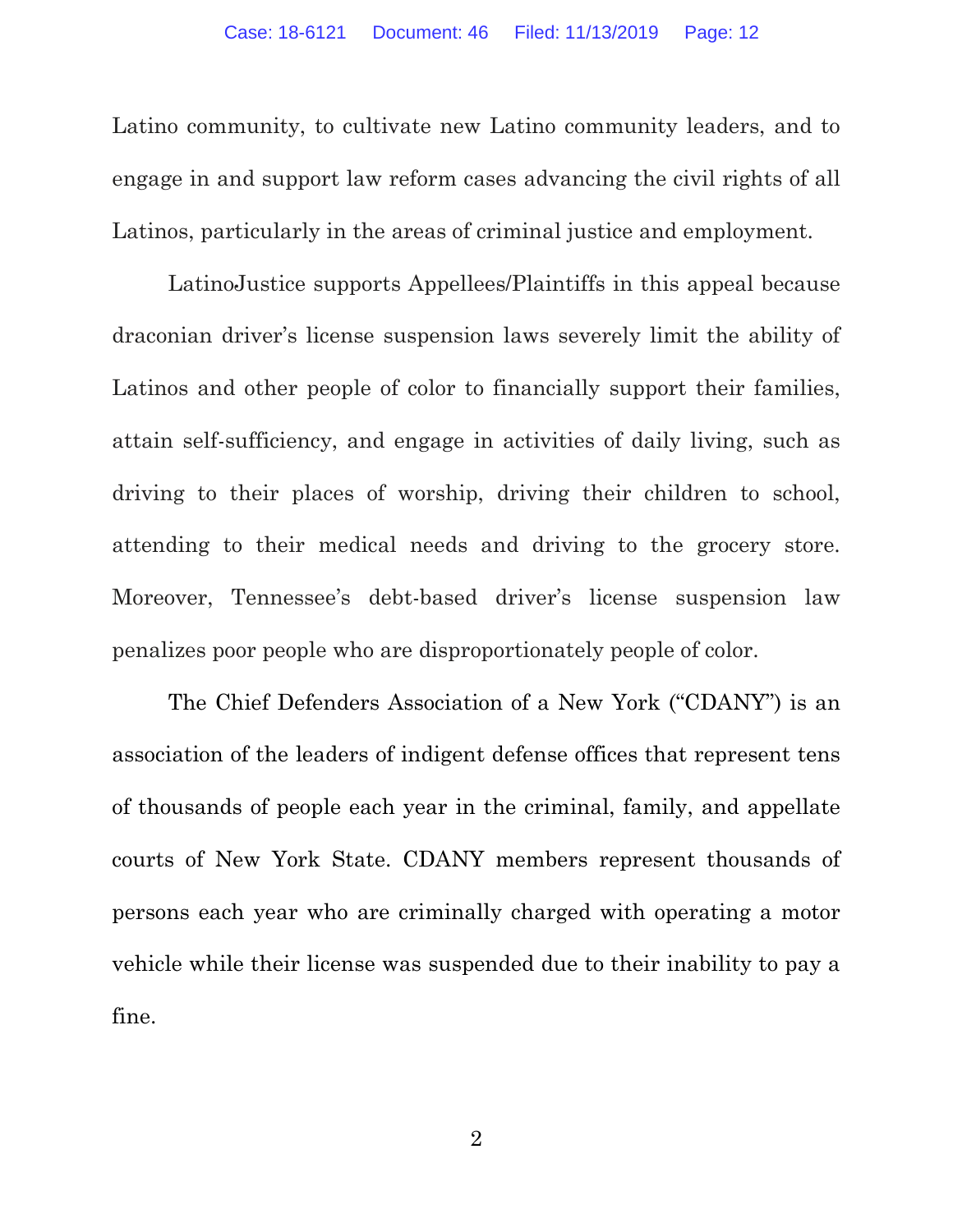The Human Rights Defense Center ("HRDC") is a non-profit charitable corporation headquartered in Florida that advocates in furtherance of the human rights of incarcerated people and works to eliminate racism and classism in the criminal justice system. HRDC has spent decades advocating against unreasonable financial burdens in the criminal justice system that unduly burden poor Americans.

The Shriver Center on Poverty Law ("Shriver Center") is a national non-profit legal and policy advocacy organization based in Chicago. The Shriver Center litigates on behalf of individuals living in poverty across a range of issues with economic and racial justice at the center of every case.

The National Center for Youth Law ("NCYL") is a private, nonprofit organization that uses the law to help children in need nationwide. NCYL has litigated to end unnecessary referral to the juvenile justice system in numerous states, and advocated at the federal, state, and local levels to reduce reliance on the justice systems to address the needs of youth, including eliminating juvenile fines and fees, decriminalizing normal adolescent behavior and improving children's access to adequate developmentally-appropriate treatment.

3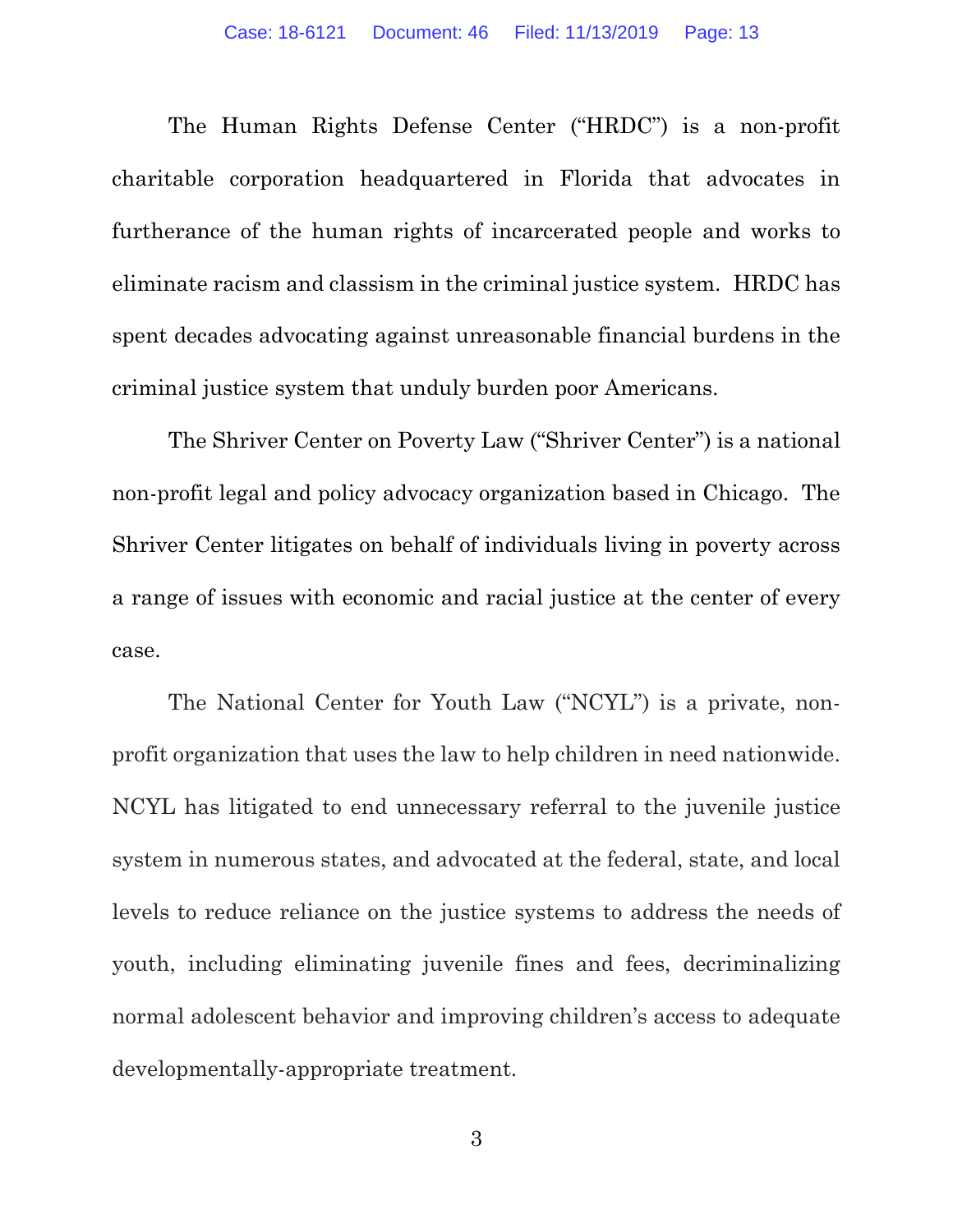The R Street Institute is a non-profit, nonpartisan, public-policy research organization. R Street's mission is to engage in policy research and educational outreach that promotes free markets, as well as limited yet effective government, including properly calibrated legal and regulatory frameworks that support economic growth and individual liberty.

Tzedek DC is a nonprofit organization dedicated to safeguarding the rights and interests of low- and moderate-income families facing debt-related crises. Headquartered at the University of the District of Columbia David A. Clarke School of Law, Tzedek DC's work is aided by law students and other volunteers. Tzedek DC and our client communities have a substantial interest in ensuring that the rules governing the revocation of drivers' licenses comply with constitutional requirements and basic principles of fairness.[1](#page-13-0)

<span id="page-13-0"></span><sup>&</sup>lt;sup>1</sup> No party or party's counsel authored this brief in whole or in part, and not party or party's counsel contributed money intended to find the preparation or submission of the brief. No person—other than *amici curiae*—contributed money that was intended to fund the preparation or submission of this brief. Under Federal Rule of Appellate Procedure 29(a)(2), counsel for *amici* state that all parties have consented to the filing of this brief.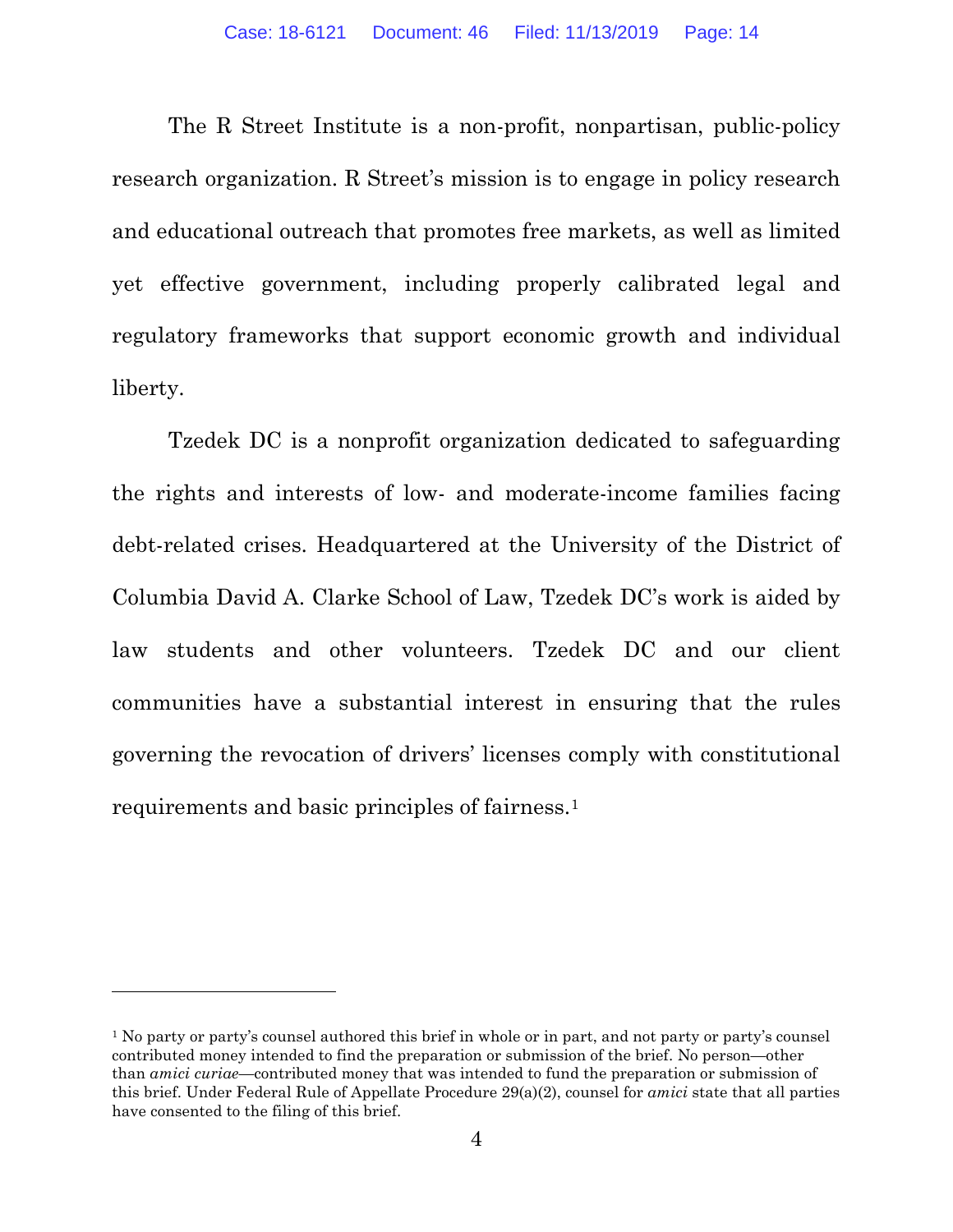### **INTRODUCTION AND SUMMARY OF ARGUMENT**

The district court granted in part a preliminary injunction enjoining the Commissioner of the Tennessee Department of Safety and Homeland Security (the "Commissioner") from suspending driver's licenses based on unpaid traffic debts pursuant to Tenn. Code Ann. § 55- 50-502(a)(1)(H)-(I) (the "Statute"). *Robinson v. Purkey*, No. 3:17-CV-01263, 2018 WL 5023330, at \*18 (M.D. Ten. Oct. 16, 2018). In a decision filled with significant findings of fact, the court correctly held that the Statute violates substantive due process and equal protection under the rational basis test. On appeal, the Commissioner asserts that the Statute survives rational basis review. Specifically, the Commissioner argues that *Fowler v. Benson*, 924 F.3d 247 (6th Cir. 2019) and *Johnson v. Bredesen*, 624 F.3d 742 (6th Cir. 2010), dictate the outcome of the case. *See* Br. of Def. Appellant at 9, Doc. 37 ("Defendant's Brief").

The Commissioner's argument should fail for the simple reason that the traditional rational basis test should not apply here. In a line of cases stretching from *Griffin v. Illinois*, 351 U.S. 12 (1956), to *M.L.B. v. S.L.J.*, 519 U.S. 102 (1996), the U.S. Supreme Court has held that when the justice system treats people more harshly solely because they are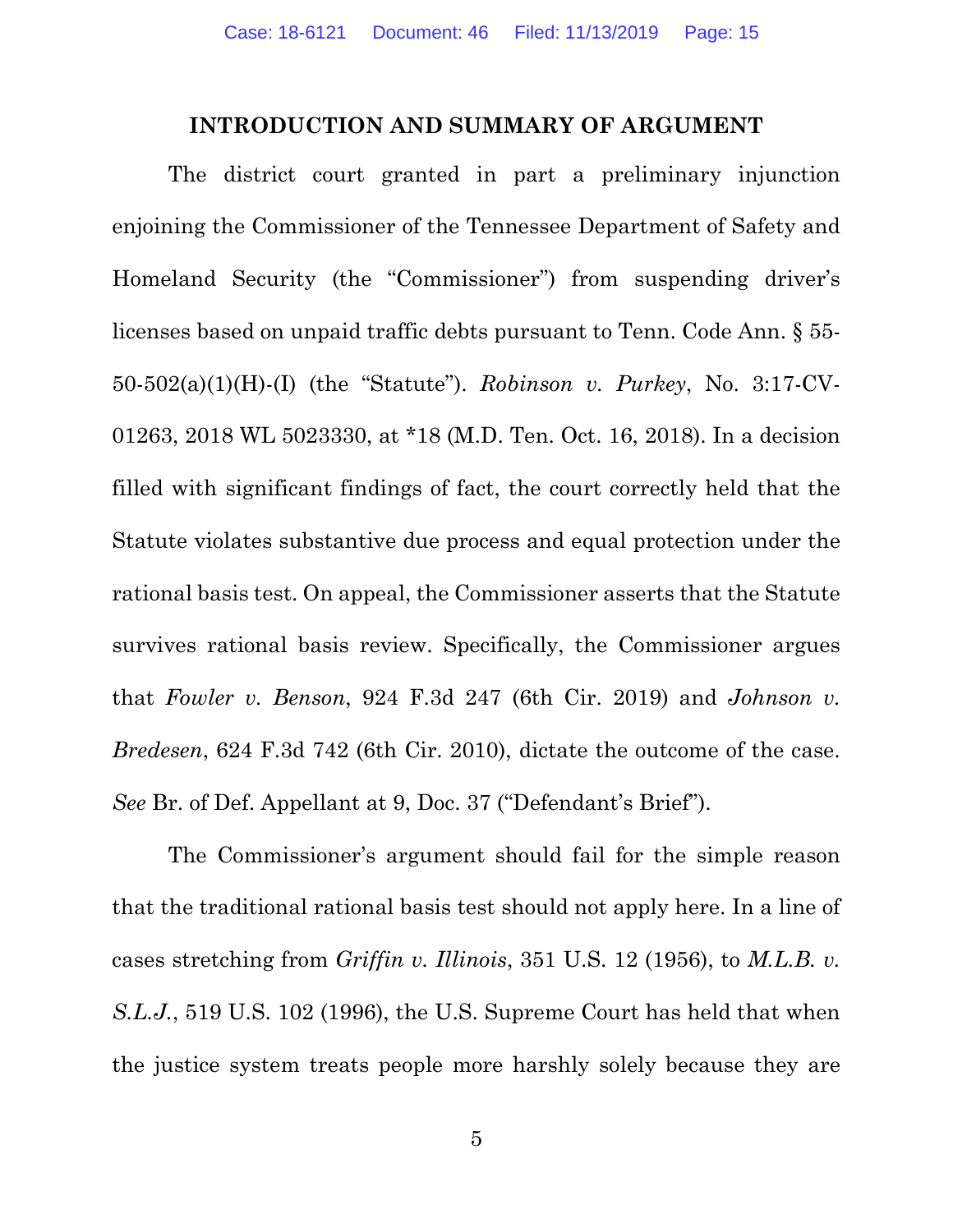poor, due process and equal protection principles converge in ways that defy the rote application of the Court's traditional tiers of judicial scrutiny. In *Bearden v. Georgia*, 461 U.S. 660 (1983), the Court set out the more nuanced approach it uses for considering economic disparities in the justice system. This approach requires the Court to examine (1) the nature of the individual interest affected, (2) the extent to which it is affected, (3) the rationality of the connection between the legislative means and purpose, and (4) the existence of alternative means to effectuate this purpose. *Id*. at 666. Because this case concerns a penalty that falls more heavily on the poor than on the rich simply because they are poor, this Court should analyze the statute here using the principles set out in cases like *Bearden* instead of the tiered approach used in due process and equal protection cases unrelated to the criminal justice system. Under this standard, Tennessee's law is unconstitutional.

Nonetheless, even if this Court employs rational basis review, the law is still unconstitutional because when a plaintiff have demonstrates that a statute is facially irrational, does not achieve any legitimate governmental goal, and ultimately causes significant societal harm, it does not, and cannot, satisfy the rational basis test. The Commissioner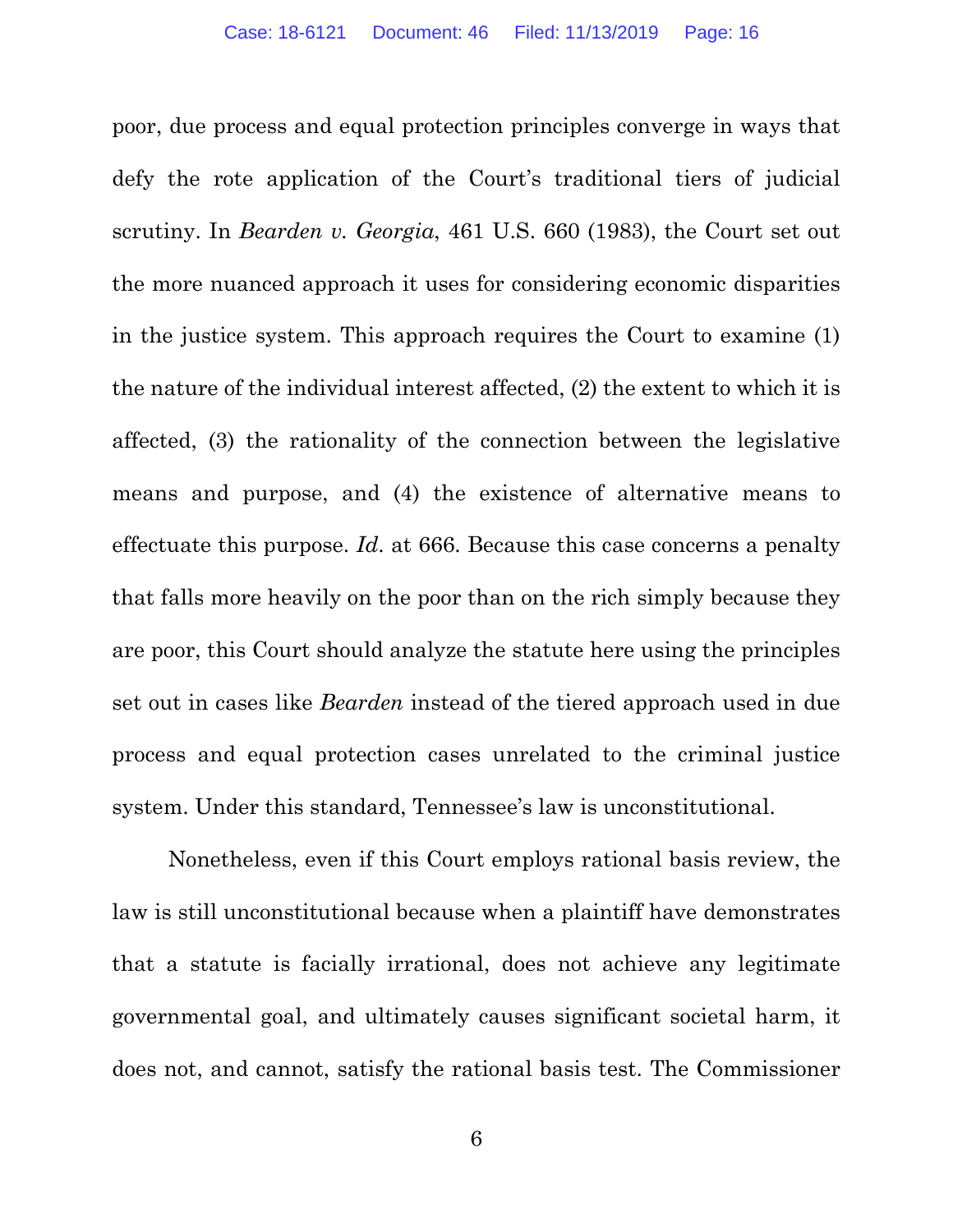essentially argues that rational basis review requires a court to go beyond deferring to the legislature's judgments to affirmatively ignoring facts, data, and reality. Under the Commissioner's view of the rational basis test, every law—no matter how irrational, harmful, useless, or counterproductive it is—would be constitutional so long as the government can provide some justification for it. The rational basis test does not require the government to ignore reality, however.

Both the United States Supreme Court and this Court have struck down laws under the rational basis test when there is no logical connection between the regulated activity and the purported government interest, and when the regulated activity imposes a harm that vastly outweighs any plausible benefit. The Statute—and laws like it—fail under the rational basis test when evidence establishes that they are irrational and unable to achieve their goals, all while imposing significant harm to individuals and society.

The first portion of this brief lays out the proper version of the rational basis test as used by both the U.S. Supreme Court and this Court. The second portion of the brief applies the proper version of the test and describes why the Statute fails that test.

7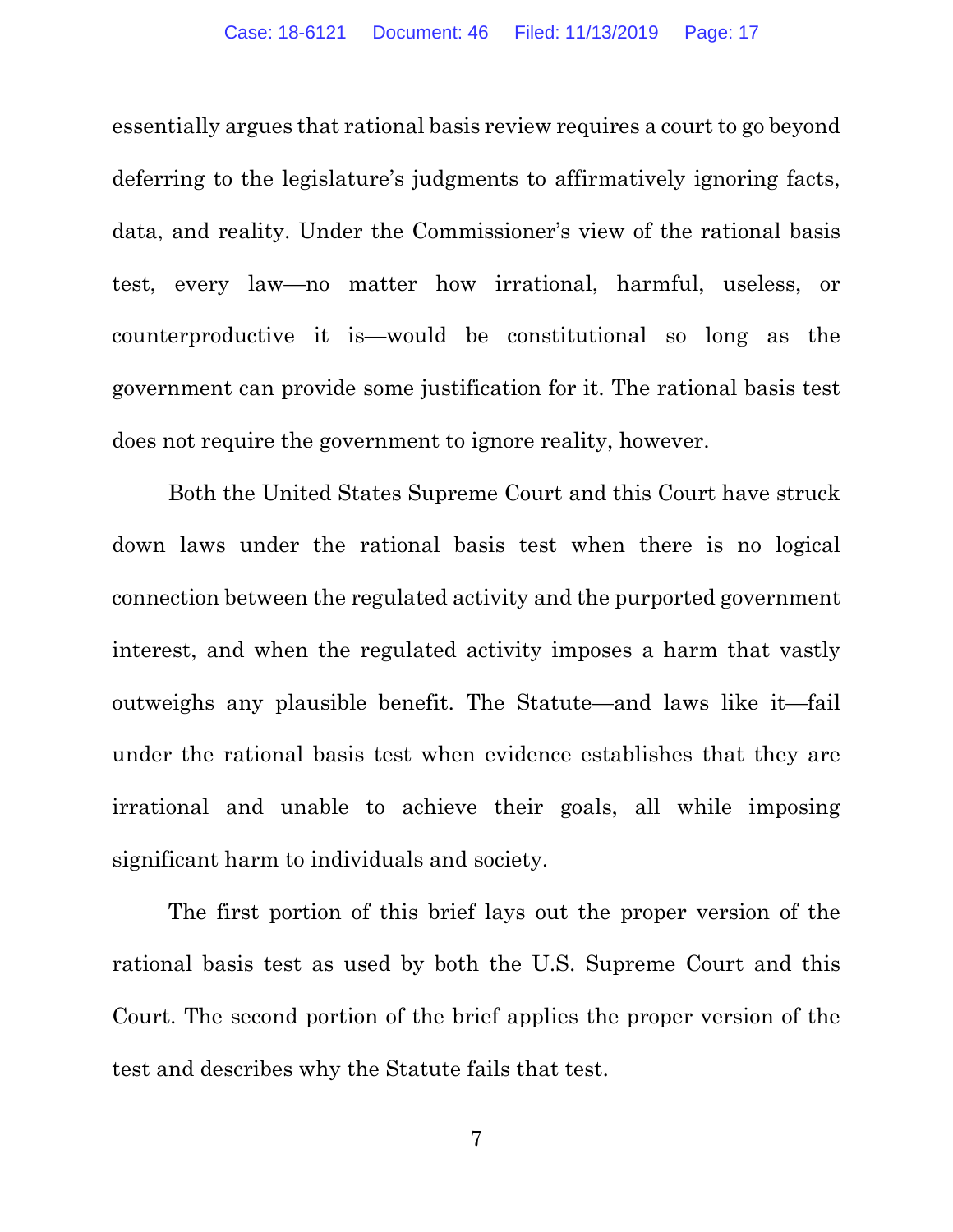### **ARGUMENT**

#### I. **The rational basis test is a check on irrational laws.**

The Commissioner argues that "there is nothing irrational about the Statute" and that it is constitutional under rational basis review. Defendant's Brief at 10, 19. This goes far beyond current precedent, and seeks to set a standard which would allow nearly any law challenged under the rational basis test to be found constitutional with even a hypothetical—and imaginative—justification by the Government.

Although a lower standard of review than that of intermediate or strict scrutiny, the rational basis test requires the application of some actual standards, and a law should not immediately be considered constitutional when it faces lower scrutiny. The rational basis test requires looking at actual facts and data to discover if a law is "rational" or not. Here, the plaintiffs have demonstrated, and the district court concluded, that the law is irritational and causes substantially more harm than any purported benefit. Under a correct reading of the rational basis test, this Statute is unconstitutional.

8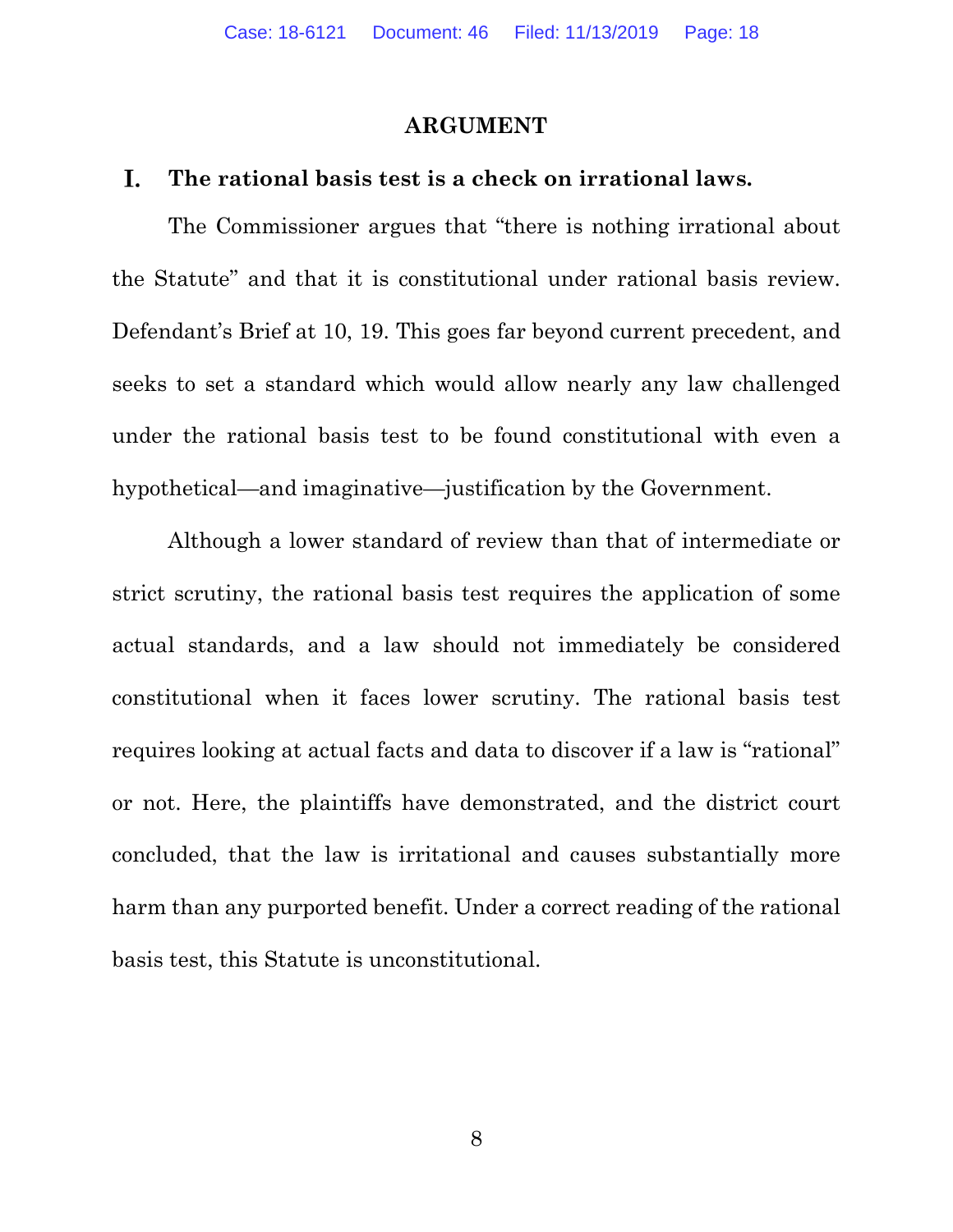### **A. The rational basis test involves analysis of logic, facts, and evidence.**

In analyzing cases under the rational basis test, the U.S. Supreme Court relies on evidence, not imagination. It is not rational or logical to ignore facts showing the irrationality of a law and simply applying rational basis review is not an immediate victory for the government. This is demonstrated by the fact that plaintiffs have won more than 20 rational basis cases at the Supreme Court since 1970.[2](#page-18-0) It is a constitutional error for the Commissioner, and, in turn, the courts, to turn a blind eye to facts, data, and statistics that prove the irrationality and harmful nature of a law.

Reviewing the opinions in which plaintiffs have prevailed in rational basis cases shows that the Supreme Court invalidates

<span id="page-18-0"></span><sup>2</sup> *See United States v. Windsor*, 570 U.S. 744, 774 (2013); *id*. at 793–94 (Scalia, J., dissenting) (noting that the Court relied on rational basis review); *Lawrence v. Texas*, 539 U.S. 558, 578 (2003); *United States v. Morrison*, 529 U.S. 598, 614–15 (2000); *Vill. of Willowbrook v. Olech*, 528 U.S. 562, 565 (2000) (per curiam); *Romer v. Evans*, 517 U.S. 620, 634–35 (1996); *United States v. Lopez*, 514 U.S. 549, 567 (1995); *Quinn v. Millsap*, 491 U.S. 95, 108 (1989); *Allegheny Pittsburgh Coal Co. v. Cty. Comm'n*, 488 U.S. 336, 345 (1989); *City of Cleburne v. Cleburne Living Ctr.*, 473 U.S. 432, 449–50 (1985); *Hooper v. Bernalillo Cty. Assessor*, 472 U.S. 612, 623 (1985); *Williams v. Vermont*, 472 U.S. 14, 24–25 (1985); *Metro. Life Ins. Co. v. Ward*, 470 U.S. 869, 880 (1985); *Plyler v. Doe*, 457 U.S. 202, 230 (1982); *Zobel v. Williams*, 457 U.S. 55, 61–63 (1982); *Chappelle v. Greater Baton Rouge Airport Dist.*, 431 U.S. 159 (1977) (per curiam); *U.S. Dep't of Agric. v. Moreno*, 413 U.S. 528, 534 (1973); *James v. Strange*, 407 U.S. 128, 141–42 (1972); *Lindsey v. Normet*, 405 U.S. 56, 76–78 (1972); *Mayer v. City of Chicago*, 404 U.S. 189, 196–97 (1971); *Reed v. Reed*, 404 U.S. 71, 76–77 (1971); *Turner v. Fouche*, 396 U.S. 346, 363–64 (1970).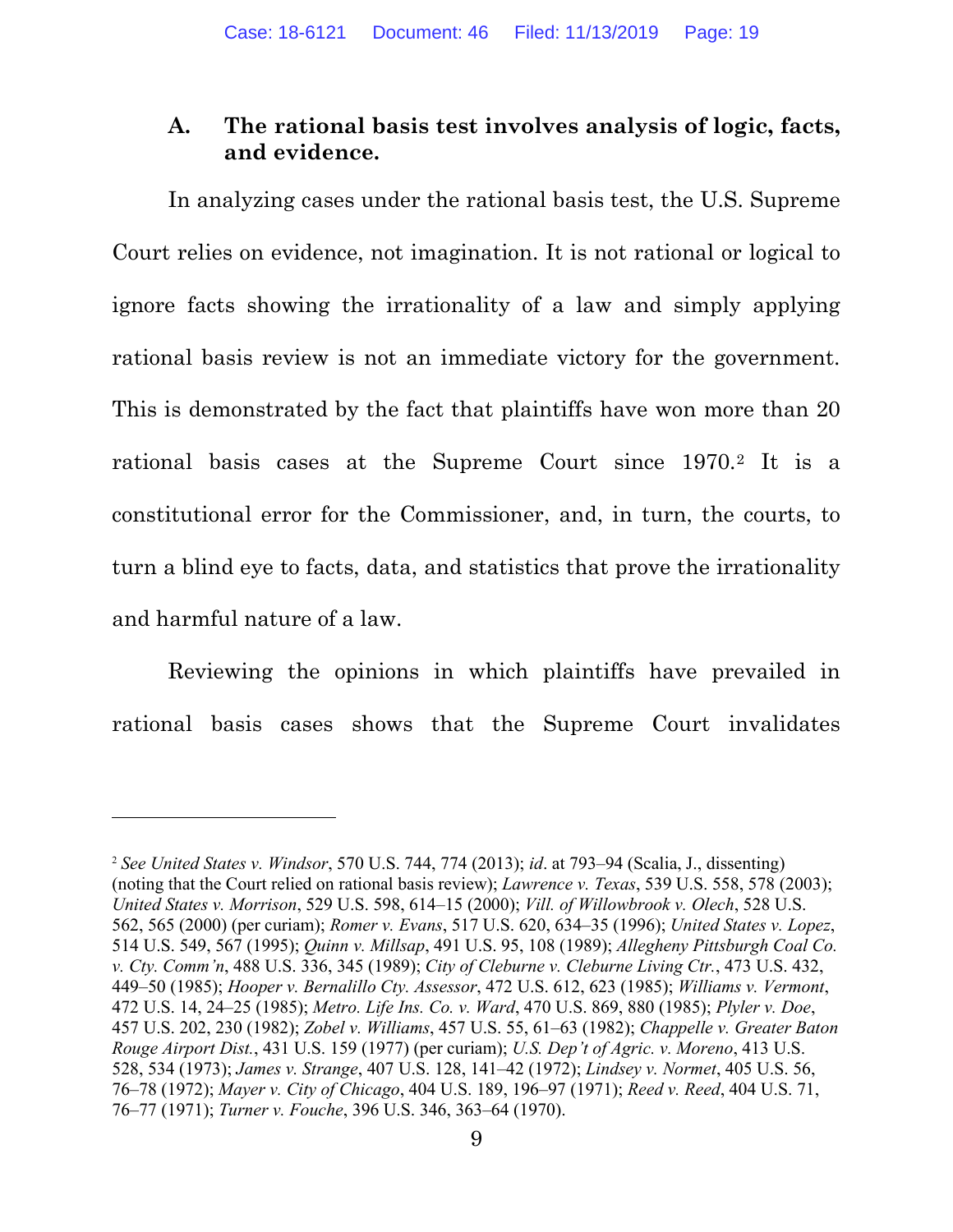government action under rational basis review in two circumstances: (1) when there is no logical connection between the action and the proffered government interest, and (2) when the action imposes a harm that vastly outweighs any plausible benefit. In considering these factors, the Court evaluates the challenged action in the context of the record and wider statutory background. In other words, when a plaintiff proves that a law is not logically connected to the government interest offered to support it or is affirmatively harmful, the Court should strike it down.

> *i. A law must be logically connected to the Government interest offered to support it.*

An irrational law is unconstitutional because a law must be rationally related to the legitimate state interest under the rational basis test. *City of New Orleans v. Dukes*, 427 U.S. 297, 303 (1976). In other words, the rational basis test requires rationality and an irrational law is, at best, arbitrary. For instance, in *Zobel v. Williams*, the U.S. Supreme Court found that an Alaskan state program was irrational as there was no logical support for a law which determined the amount of oil money distributed to Alaskans based on the length of their state residency. 457 U.S. 55, 56-58 (1982). The court noted that "Alaska has shown no valid state interests which are rationally served by the distinction it makes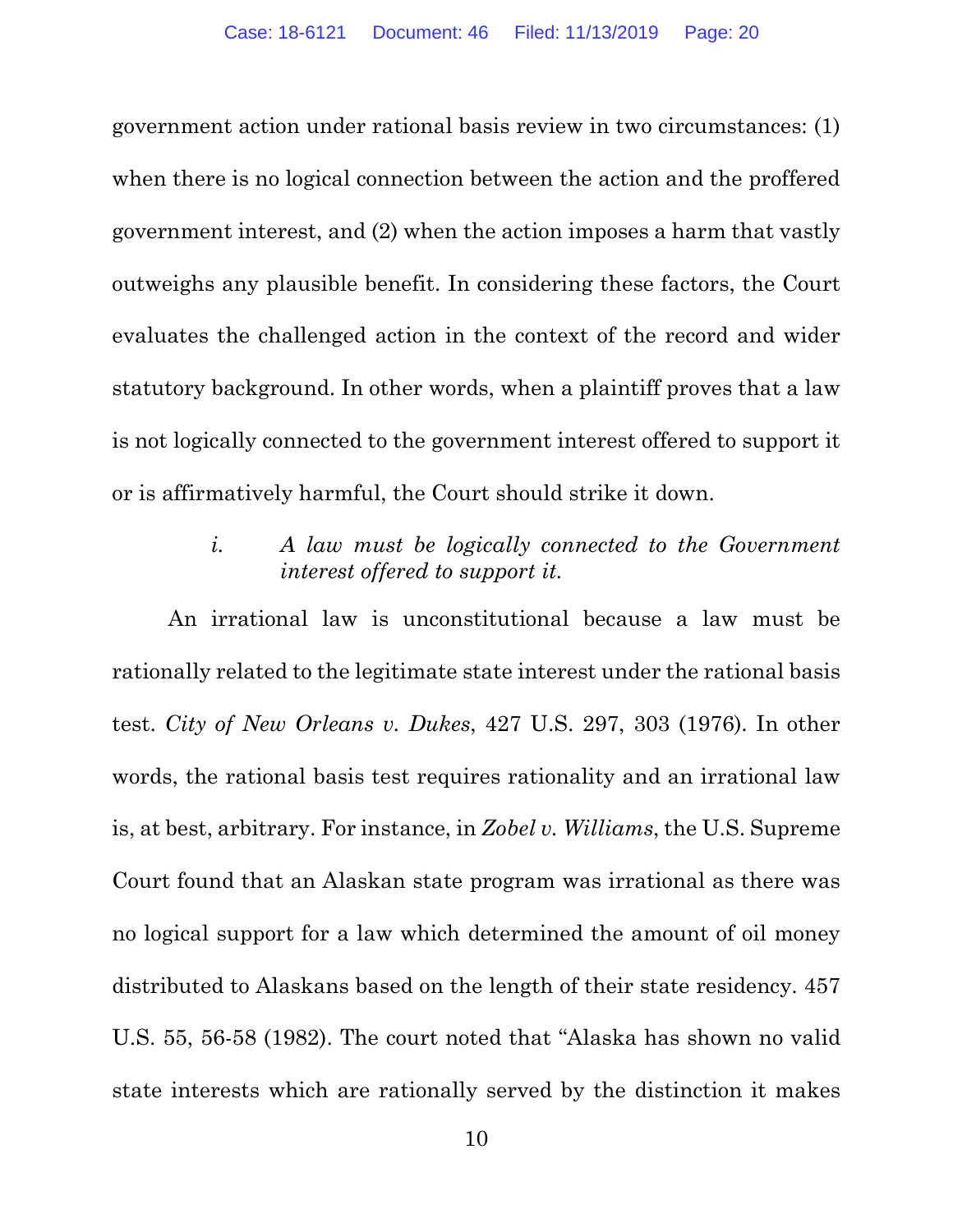between citizens." *Id.* at 65. Similarly, in *City of Cleburne v. Cleburne Living Center*, the Supreme Court noted that "The State may not rely on a classification whose relationship to an asserted goal is so attenuated as to render the distinction arbitrary or irrational." 473 U.S. 432, 445. And in *Williams v. Vermont*, Vermont taxed cars bought out of state to encourage its residents to purchase cars in the state, but the Court found no logical connection between that interest and taxing cars that were purchased out of state *before* their owners moved to Vermont. 472 U.S. 14, 24–25.

The connection between goals and action must also be supported by facts within the record and any illogical connection may thus be refuted by facts. The ability to tender evidence to refute purported rationales is long-standing, and supported in *United States v. Carolene Products Co.* when the Court held:

Where the existence of a rational basis for legislation whose constitutionality is attacked depends upon facts beyond the sphere of judicial notice, such facts may properly be made the subject of judicial inquiry, and the constitutionality of a statute predicated upon the existence of a particular state of facts may be challenged by showing to the court that those facts have ceased to exist.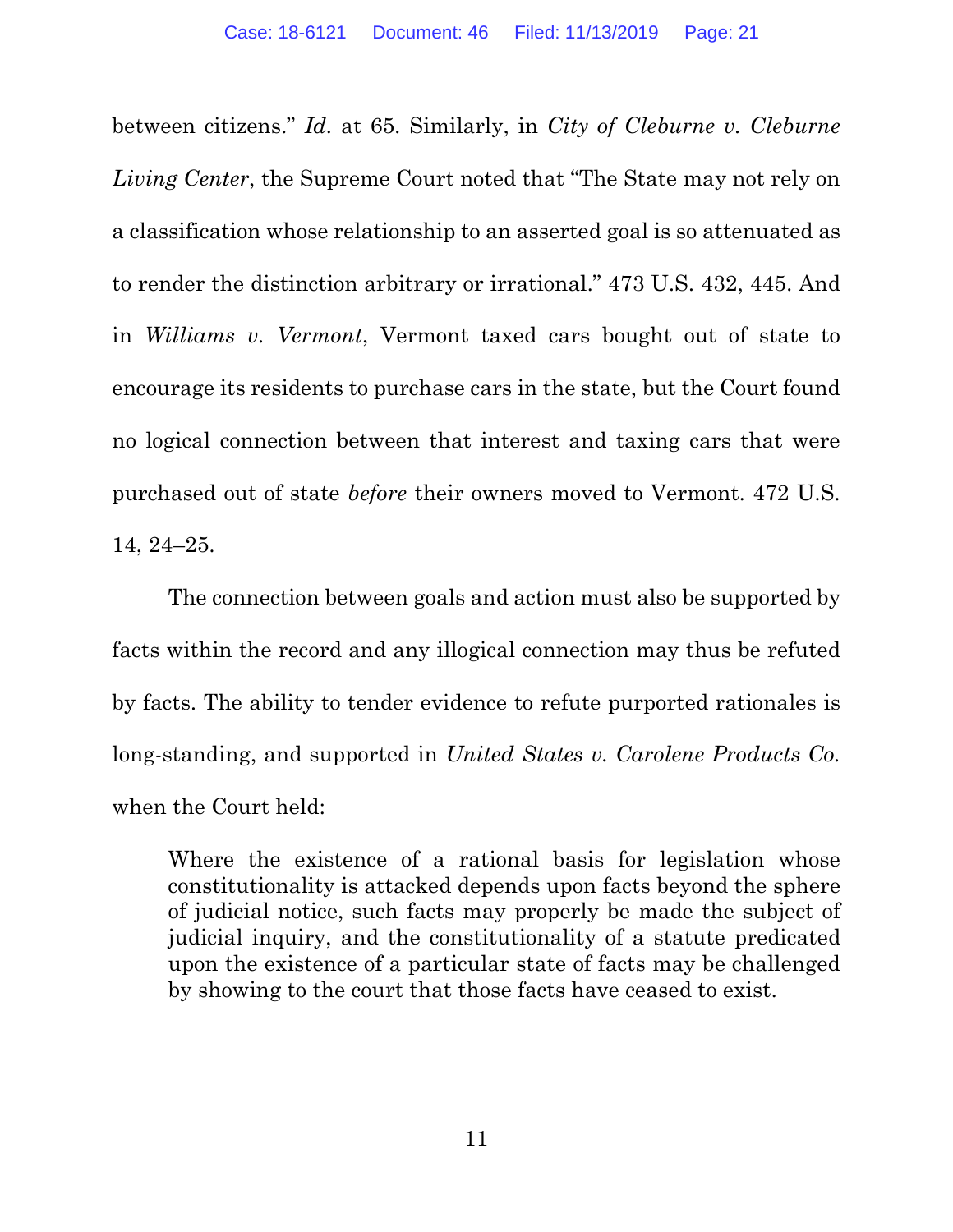304 U.S. 144, 153 (1938) (citations omitted).

*ii. The purported public benefit of a law cannot be vastly outweighed by demonstrable public harm.*

A law is irrational and cannot survive rational basis review if it causes more substantial harm than good upon the public. This argument is based in logic and also in Supreme Court precedent. In *Plyler v. Doe*, the Government argued that denying public education to the children of undocumented immigrants could help save the Government money. 457 U.S. 202, 207. The Court rejected this argument, stating that the alleged benefit was "wholly insubstantial in light of the costs involved to these children, the State, and the Nation" of creating a subclass of illiterates. *Id.* at 230.

Similarly, in *Romer v. Evans*, the Court noted that a particular amendment imposed a special disability upon homosexuals alone, where they would have been forbidden the safeguards that others enjoy without restraint. 517 U.S. 620, 631 (1996). A desire to harm a particular group is never a legitimate governmental interest. *Id.* at 634-35 ("Amendment 2, however, in making a general announcement that gays and lesbians shall not have any particular protections from the law, inflicts on them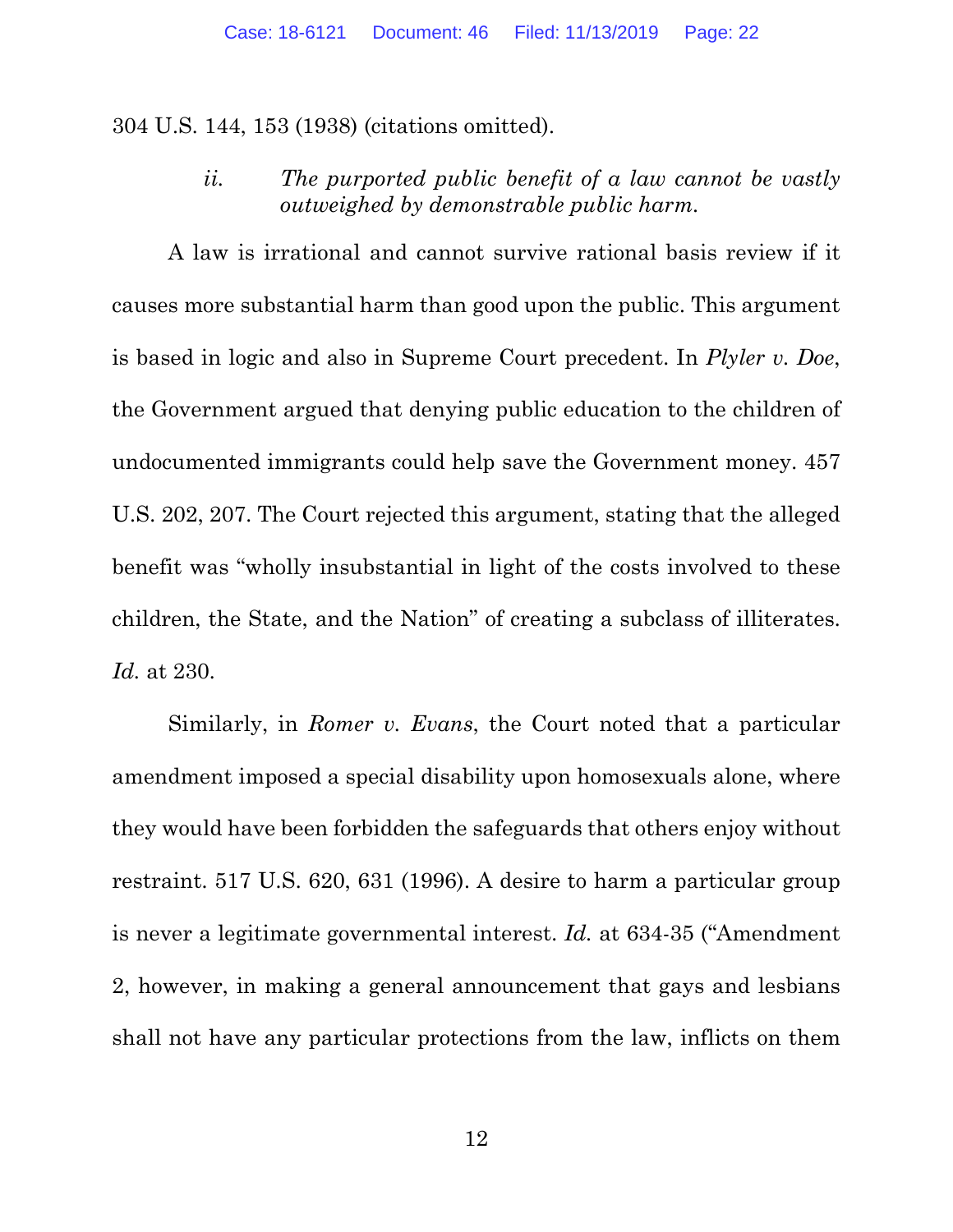immediate, continuing ,and real injuries that outrun and belie any legitimate justifications that may be claimed for it.").

Likewise, in *Allegheny Pittsburgh Coal Co. v. County Commission*, the Court struck down a West Virginia statute that assessed property taxes based on the most recent sale price. 488 U.S. 336, 343–46 (1989). This method created gross disparities in tax liability between similar properties arbitrarily based on how long ago the property had been sold. *Id.* at 344. The Court held that the tax violated the Equal Protection Clause because the asserted public benefit—administrative convenience for the government—was trivial compared to the manifest injustice of assigning tax liability arbitrarily. *Id.*

Factually similar to this case is *James v. Strange*, where the U.S. Supreme Court found that a state recoupment statute was unconstitutional in that state funds saved by denying indigent defendants exceptions to the enforcement of debt judgments was grossly disproportionate to the harms it inflicted on debtors. 407 U.S. 128, 141– 42 (1972). This is analogous to the present case because the Tennessee law is a recoupment statute to recover outstanding court costs and debts.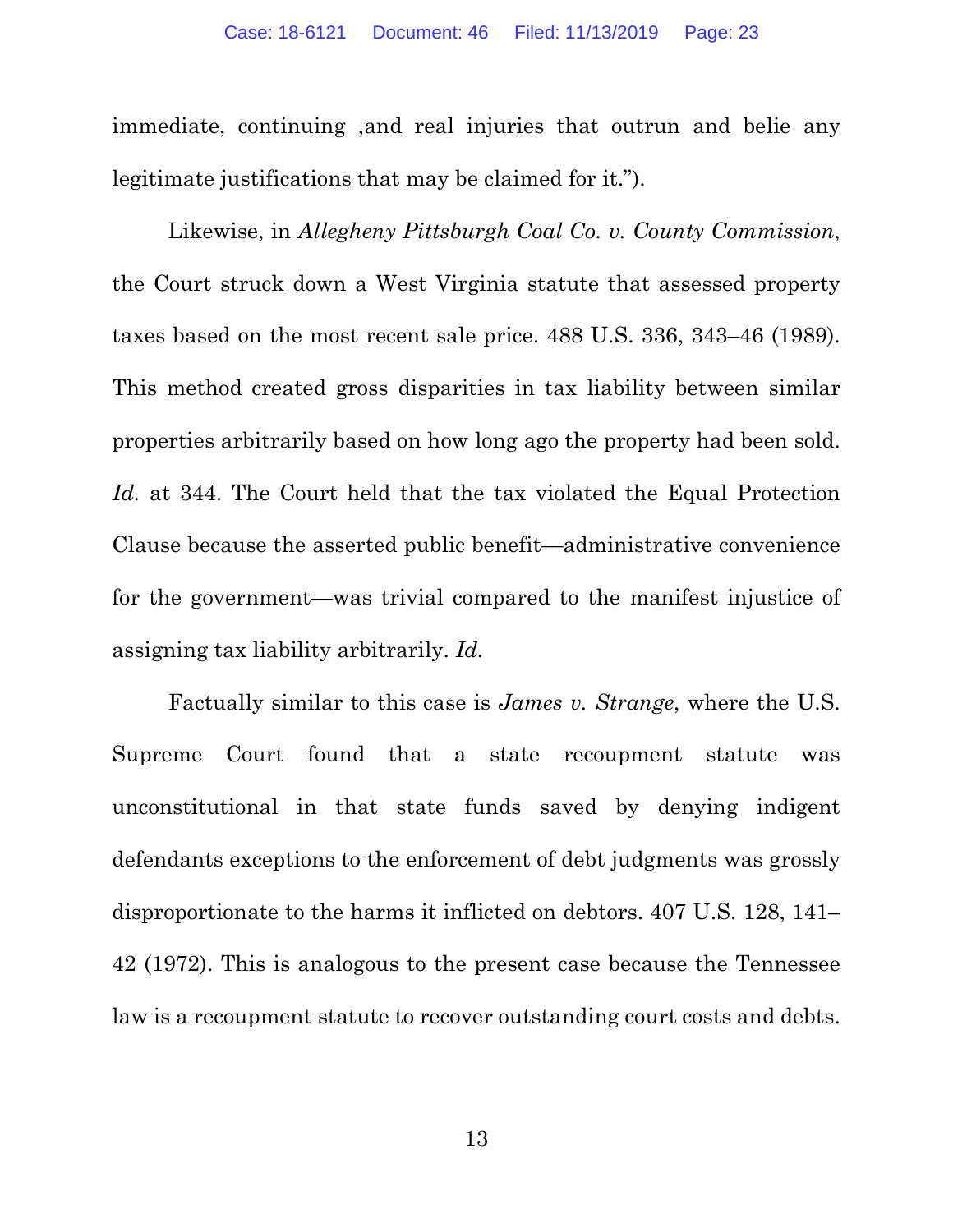### **B. The Sixth Circuit's application of the rational basis test requires courts to acknowledge facts.**

With one notable exception discussed in the next section, this Court also has a history of applying the rational basis test in a way that is distinct from the version advanced by the Commissioner. Since 1970, this Court has found state action invalid under this standard at least a dozen times.<sup>[3](#page-23-0)</sup>

In particular, *Golden v. City of Columbus* found that state action in this Circuit must be related to a governmental interest not only conceivably, but rationally. 404 F.3d 950 (6th Cir. 2005). There, a law was stricken down because it was divorced from reality. *Id.* at 961-62. *Seal v. Morgan* also held that a school's zero-tolerance policy for contraband would have no rational basis without a *mens rea* requirement because it was irrational to punish students for unknowingly possessing contraband. 229 F.3d 567, 575-80 (6th Cir. 2000).

<span id="page-23-0"></span><sup>3</sup> *See Loesel v. City of Frankenmuth*, 692 F.3d 452, 465–66 (6th Cir. 2012); *Golden v. City of Columbus*, 404 F.3d 950, 960–63 (6th Cir. 2005); *Craigmiles v. Giles*, 312 F.3d 220, 224 (6th Cir. 2002); *Seal v. Morgan*, 229 F.3d 567, 575–79 (6th Cir. 2000); *Berger v. City of Mayfield Heights*, 154 F.3d 621 (6th Cir. 1998); *Peoples Rights Org. v. City of Columbus*, 152 F.3d 522, 531–32 (6th Cir. 1998); *Stemler v. City of Florence*, 126 F.3d 856, 873–74 (6th Cir. 1997); *Eastman v. Univ. of Mich.*, 30 F.3d 670, 673–74 (6th Cir. 1994); *Curto v. City of Harper Woods*, 954 F.2d 1237, 1243–44 (6th Cir. 1992) (per curiam); *Tanner v. Weinberger*, 525 F.2d 51 (6th Cir. 1975); *Bower v. Vill. of Mt. Sterling*, 44 F. App'x 670, 677– 78 (6th Cir. 2002); *Lee v. City of Newport*, 947 F.2d 945 (6th Cir. 1991) (table).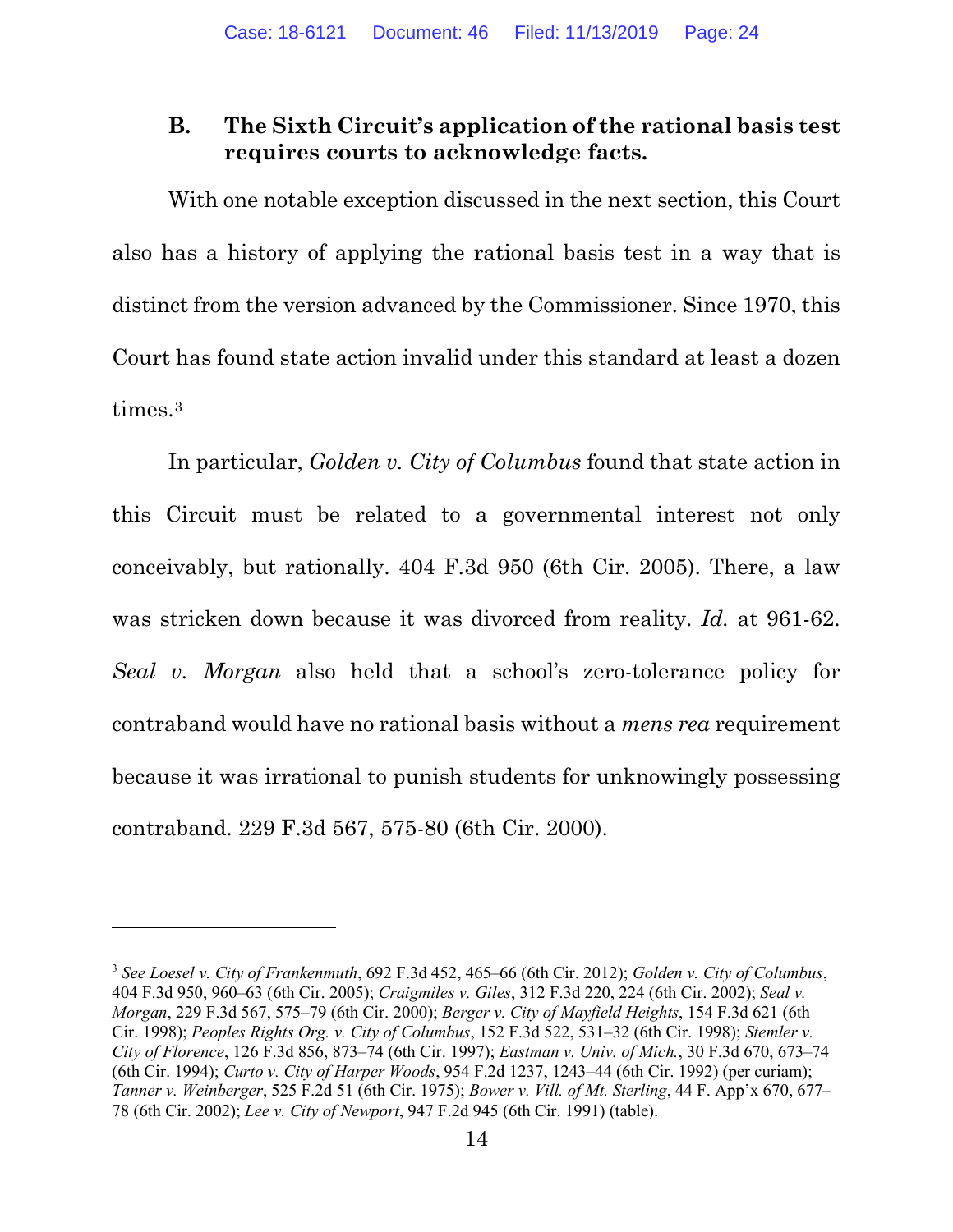Courts—including this Court—have held that statutes can be unconstitutional under rational basis review where plaintiffs have put facts into the record rebutting the rationality and public policy goals of the statute. *See generally Hadix v. Johnson*, 230 F.3d 840 (6th Cir. 2000) (stating that a law is so unrelated to a legitimate purpose it is irrational) (quoting *Vance v. Bradley*, 440 U.S. 93, 97 (1979)); *Craigmiles v. Giles*, 312 F.3d 220 (6th Cir. 2002); *State v. Brenan*, 772 So.2d 64, 72-76 (La. 2000) (holding that the state's obscene-devices statute fails rational basis review after taking notice of medical evidence introduced).

### **C.** *Fowler v. Benson* **should not control here.**

As discussed in the Brief for Plaintiffs-Appellees ("Plaintiffs' Brief"), the plaintiffs here demonstrated, and the district court found, that (i) an overwhelming majority of Tennesseans drive to work, (ii) the state has suspended the driver's licenses of more than a quarter million Tennesseans for failing to pay court debt, (iii) this number increases yearby-year, (iv) over 140,000 of these suspensions remain unresolved, (v) this system traps drivers in a cycle of repeated violations and mounting debt, (vi) the system disproportionately harms the poor, (vii) there are few, if any alternatives, to driving available to many Tennesseans, and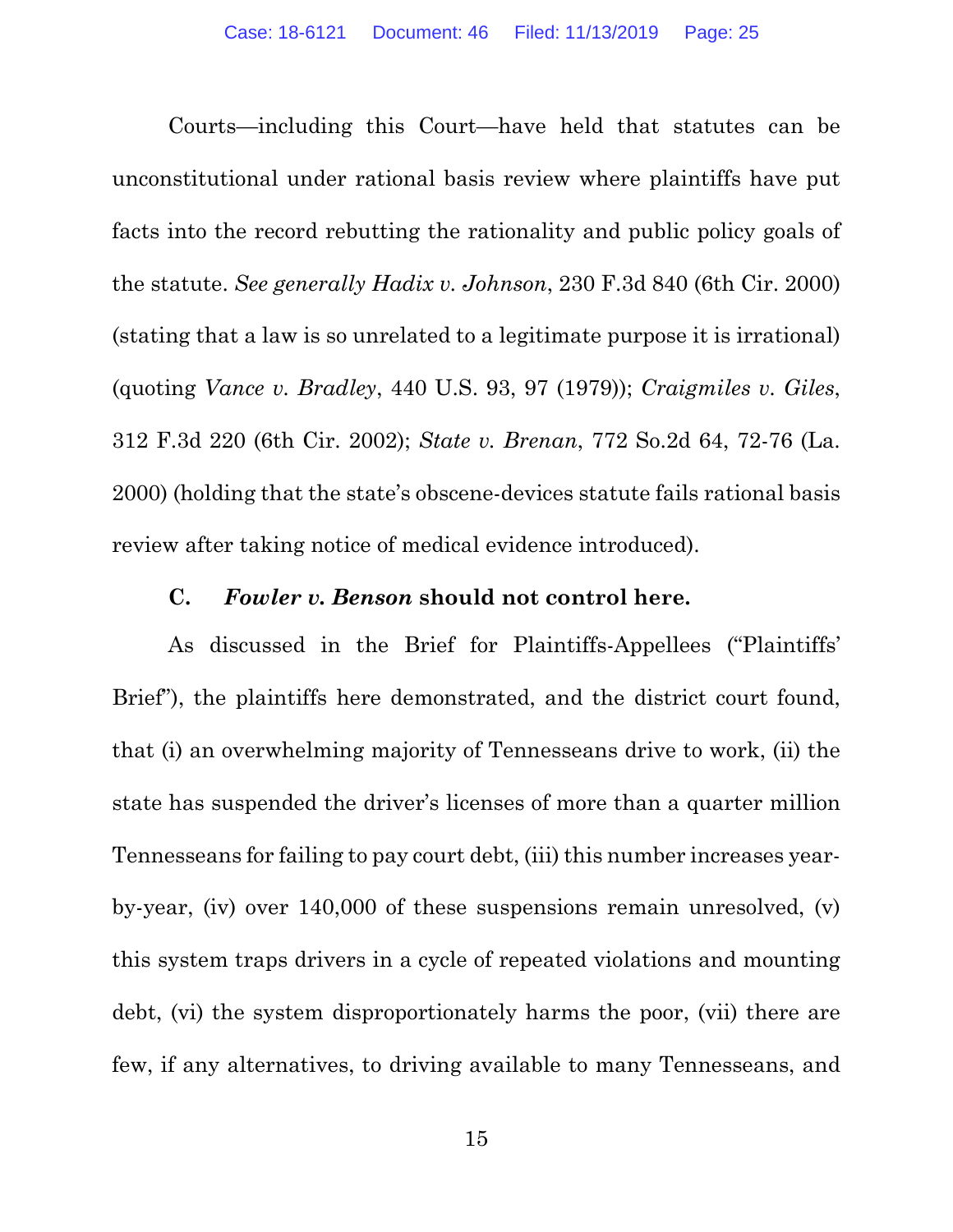(viii) a significant number of driver's license suspensions are never resolved. Plaintiffs' Brief 2-3, 5-8, 9-12, 20-22.

The Commissioner does not contest any of these points on appeal and instead argues that this Court's decision in *Fowler* dictates the outcome of this case. Defendant's Brief 17. To be sure, *Fowler* held that Michigan's driver's license suspension law passed rational basis review, 924 F.3d 247, 262 (6th Cir. 2019), but the court in *Fowler* did not have the kind of proof plaintiffs have provided here. While the court in *Fowler*  noted that the Michigan law at issue there was "unwise, [or] even counterproductive," *id.* at 262-63, it did not have unchallenged evidence before it that the statute was irrational. Quite simply, the plaintiffs have proven, and the district court correctly found, that Tennessee's law is, as a matter of fact, not rationally related to a legitimate government interest.

To the extent that *Fowler* does control, moreover, it stands in stark opposition to the rational basis test applied by the United States Supreme Court and ignores the reality of the data and facts admitted into evidence by the trial court. Rational basis review cannot be a rubberstamp on government action. This Court must look at reality and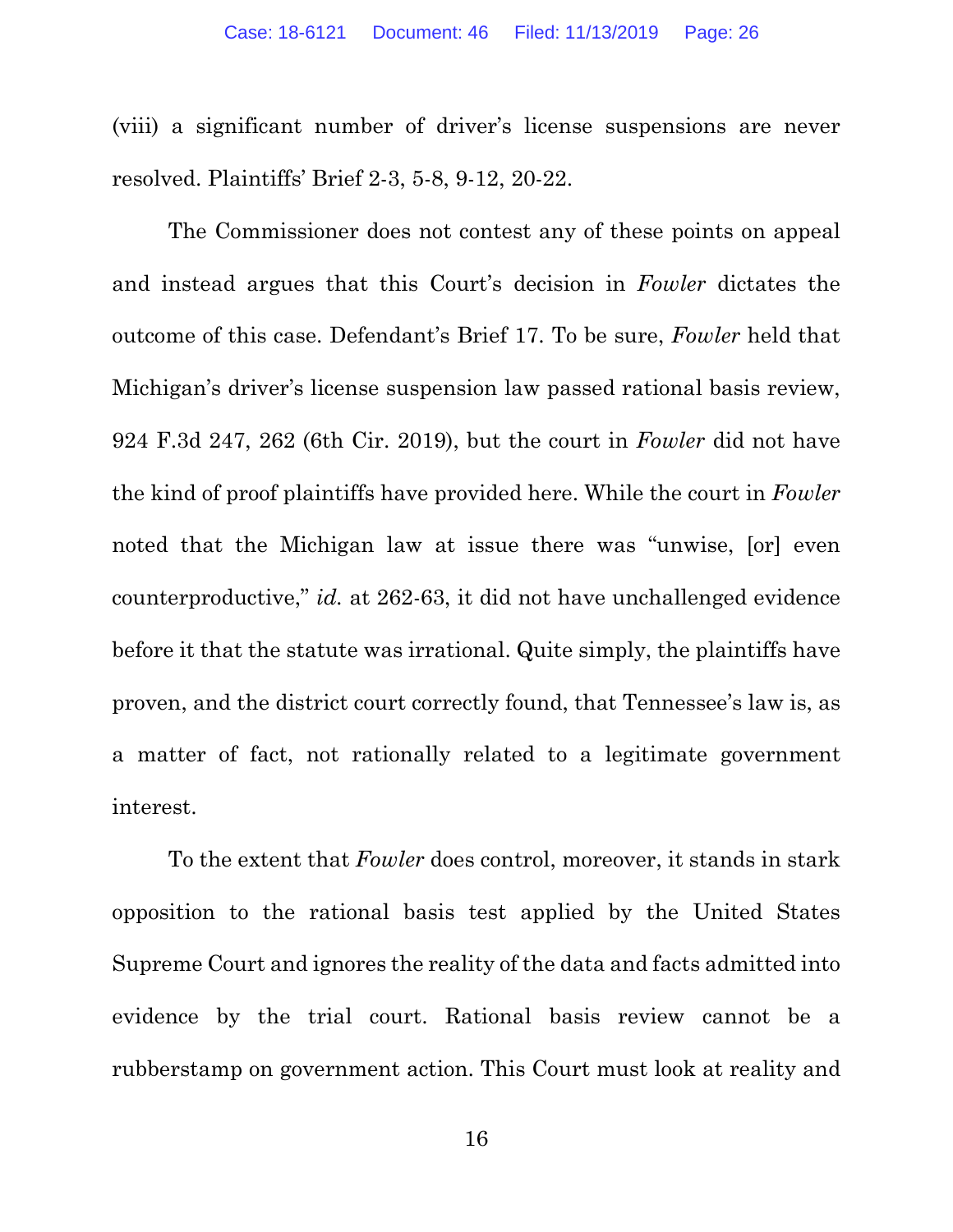consider the wealth of U.S. Supreme Court precedent. Because the record is more complete in the present case, this Court is obligated under U.S. Supreme Court and Sixth Circuit precedent to examine that evidence and determine whether the state's policy is irrational.

As this Court failed to apply the proper level of scrutiny demanded by rational basis under Supreme Court precedent, *Fowler* does not control here.

#### II. **Suspending driver's licenses of people who are too poor to pay their court debt is irrational and harmful.**

As the plaintiffs have proven, it is irrational and harmful to suspend the driver's licenses of Tennessee residents who do not pay fines and costs associated with traffic violations. Under the Tennessee statute, the reason for nonpayment is entirely disregarded; and there is no consideration of a person's ability to pay. Even if a person cannot afford to pay their court debt, their license is suspended, and they lose their ability to drive, earn a living, and pay what they owe. And without a license, people cannot care for themselves or their families. The preliminary injunction should be affirmed as (1) there is no logical connection between the law and the purported governmental interest;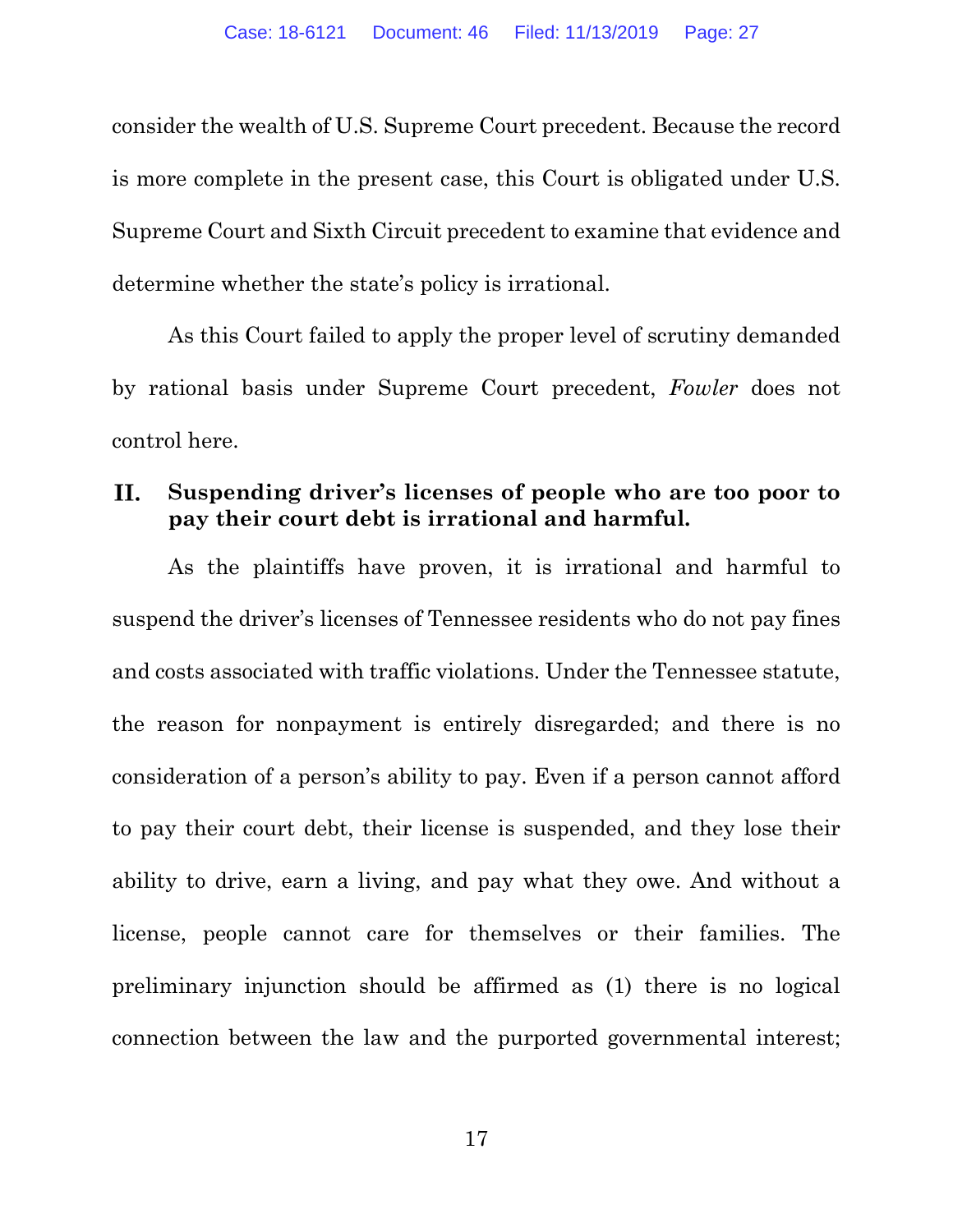and (2) the marginal public benefit of the law is vastly outweighed by demonstrable public harm.

### **A. There is no logical connection between the Statute and any governmental interest.**

Under rational basis review, courts must first determine there is any logical connection between the law and the purported government interest. Here, there is no such connection. The purported government interest put forward by the Commissioner is "a legitimate interest in collecting traffic debt" and deterrence for would-be violators. Defendant's Brief 20-21. Even so, as the law effectuates immediate suspensions for anyone who cannot pay court costs without any consideration of the reason for nonpayment, it does not and cannot effectuate those goals. Indeed, it is irrational to suspend licenses from people who are indigent and unable to pay court costs.

A suspension for a *willful* refusal to pay could be rational, but that is not the situation here. The district court was correct in holding that there is "simply no reasonably conceivable factual basis for believing that suspending the driver's license of an indigent traffic debtor serves the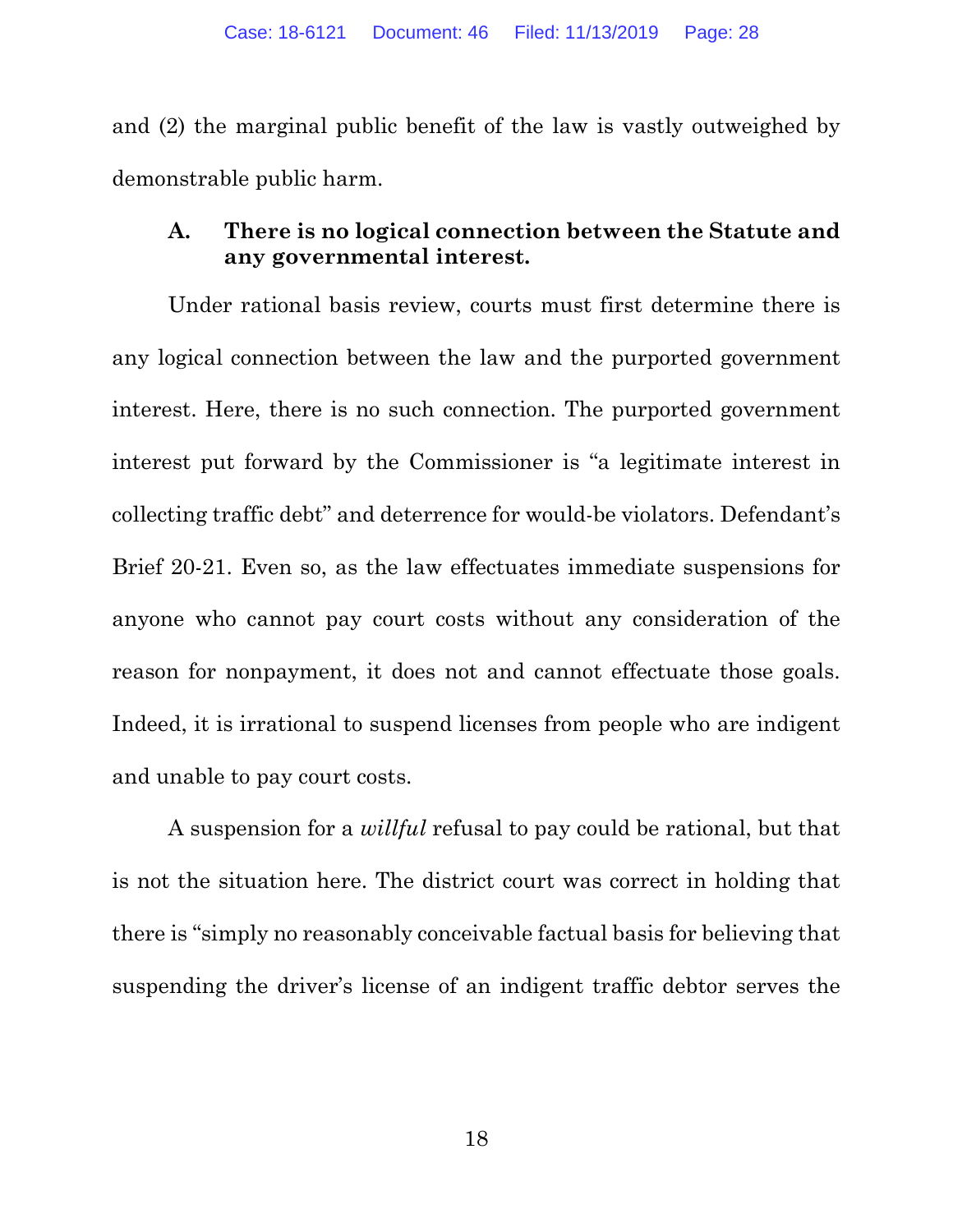legitimate government purpose of collecting the debt." RE222, PageID # 4013.

This case is like *Seal v. Morgan*. There, this Court found that the question is "not whether the Board *could* have made a decision that would have been rationally related to a legitimate state purpose, but whether it actually did so." *Seal*, 229 F.3d at 579. The statute there, like the Tennessee licensing statute challenged here, is similar in that both have no *mens rea* requirement. In *Seal*, there was no inquiry into the reason a person possessed contraband and this was found to be irrational. Here, there is no inquiry into the reason a person cannot pay their court debt and whether it is a *willful* refusal to pay or whether the person is unable to pay because of indigence. Like *Seal*, this is irrational.

The plaintiffs and the district court are not alone in determining that there is no rational connection between the arbitrary suspension of driver's licenses and securing court debt or deterrence. "The common belief that a driver license suspension provides effective, sustainable motivation to encourage individuals to comply with court ordered or legislated mandates to avoid suspension is not supported by empirical evidence." Am. Ass'n of Motor Vehicle Admins., Suspended/Revoked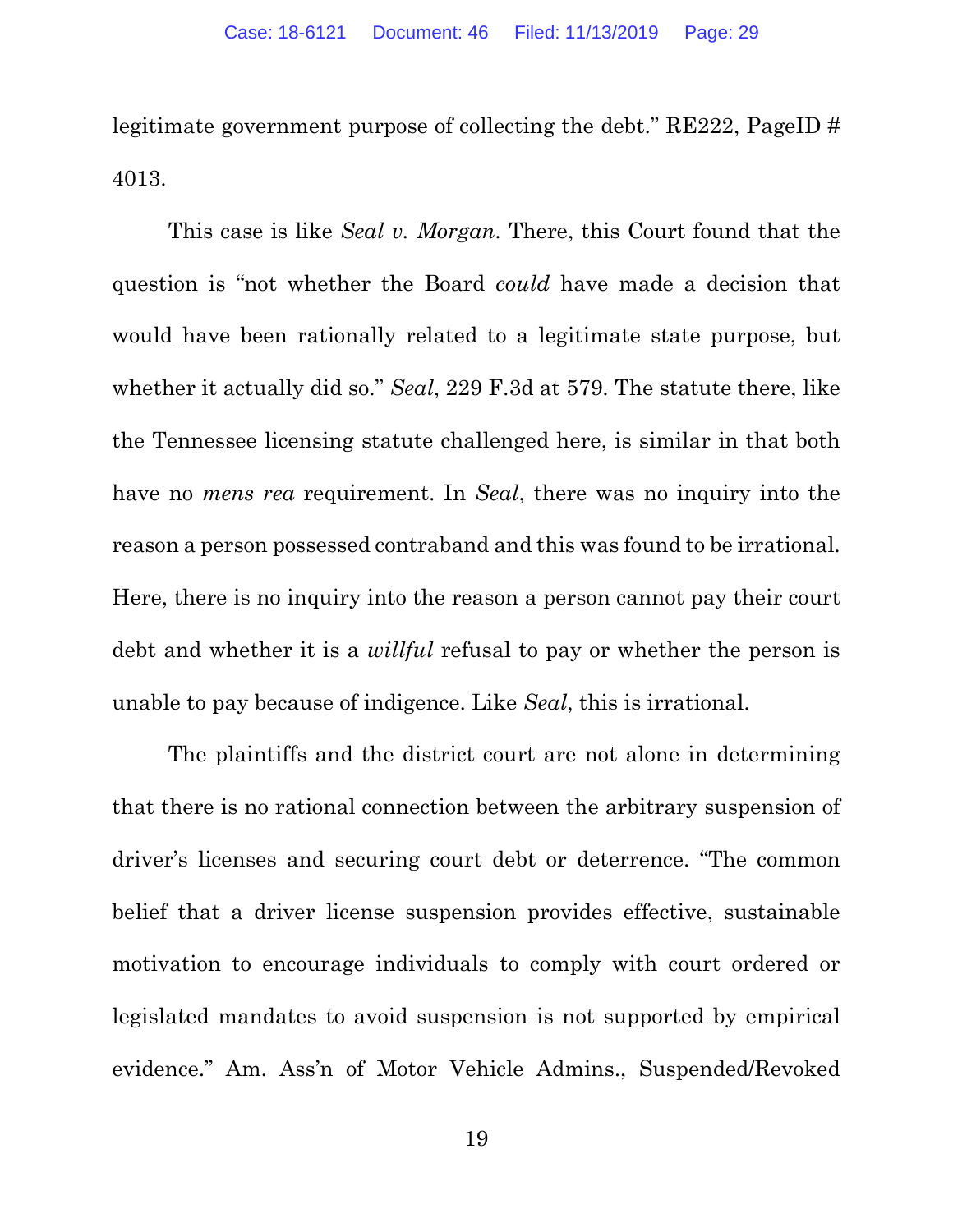Working Group, *Best Practices Guide to Reducing Suspended Drivers* 4 (2013), available at [https://www.aamva.org/suspended-and-revoked](https://www.aamva.org/suspended-and-revoked-drivers-working-group/)[drivers-working-group/](https://www.aamva.org/suspended-and-revoked-drivers-working-group/) [hereinafter "Best Practices"].

In fact, there is a positive and statistically significant correlation which links the number of poor people in a county to a higher number of suspensions in that county. RE 173-2, PageID # 2694,  $\P$  13.

Further, depriving people of their ability to drive only because they cannot pay court costs "results in people being less likely to pay court debts." Mario Salas & Angela Ciolfi, *Driven by Dollars: A State-By-State Analysis of Driver's License Suspension Laws for Failure to Pay Court Debt* 4 (2017) (footnote omitted), available at [https://www.justice4all.org/](https://www.justice4all.org/wp-content/uploads/2017/09/Driven-by-Dollars.pdf) [wp-content/uploads/2017/09/Driven-byDollars.pdf.](https://www.justice4all.org/wp-content/uploads/2017/09/Driven-by-Dollars.pdf) If people cannot drive to work, they can't earn the money they need to pay their court fines and fees.

When looking at unreinstated suspensions, those who could afford to reinstate their license did so, even though "virtually all persons in Tennessee with unreinstated suspensions are poor." *Id.* It is hard to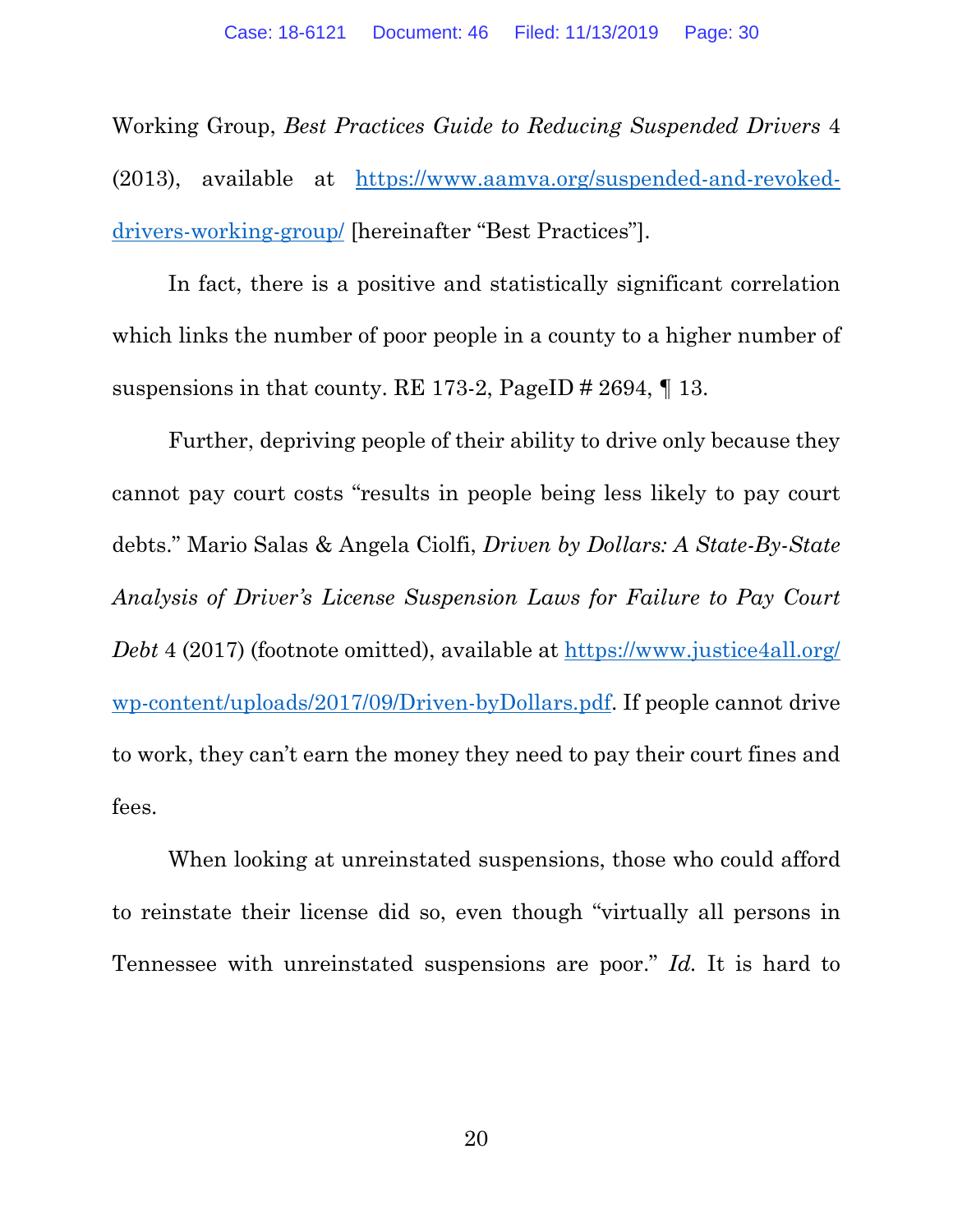conceive of a more irrational system. For this reason, the Statute fails the rational basis test.

## **B. The demonstrable public harm of the Statute vastly outweighs the public benefit.**

Not only is the Statute irrational, it also harms individuals, families, and communities. In *Bell v. Burson*, the United States Supreme Court held that the continued possession of a driver's license is essential to pursue a person's livelihood. 402 U.S. 535, 539 (1971). Indeed, as the trial court found, greater than 90% of Tennessee residents who work in the Chattanooga, Clarksville, Cleveland, Jackson, Johnson City, Knoxville, Memphis, and Nashville metro areas drive to work. RE 19, PageID # 115, ¶ 7. As a whole, 93.4% of Tennessee residents drive to work. *Id.* ¶ 6.

The ability of people to drive is vital to individual economic security; when that individual is also supporting a family, losing the ability to drive threatens that entire family's security. But driving also fosters strong communities. A license allows people to work, access medical care, transport children to school, purchase groceries, votes, and pursue leisure activities. Sandra Gustitus et al., *Access to Driving and License Suspension Policies for the Twenty-First Century Economy* 4 (2008),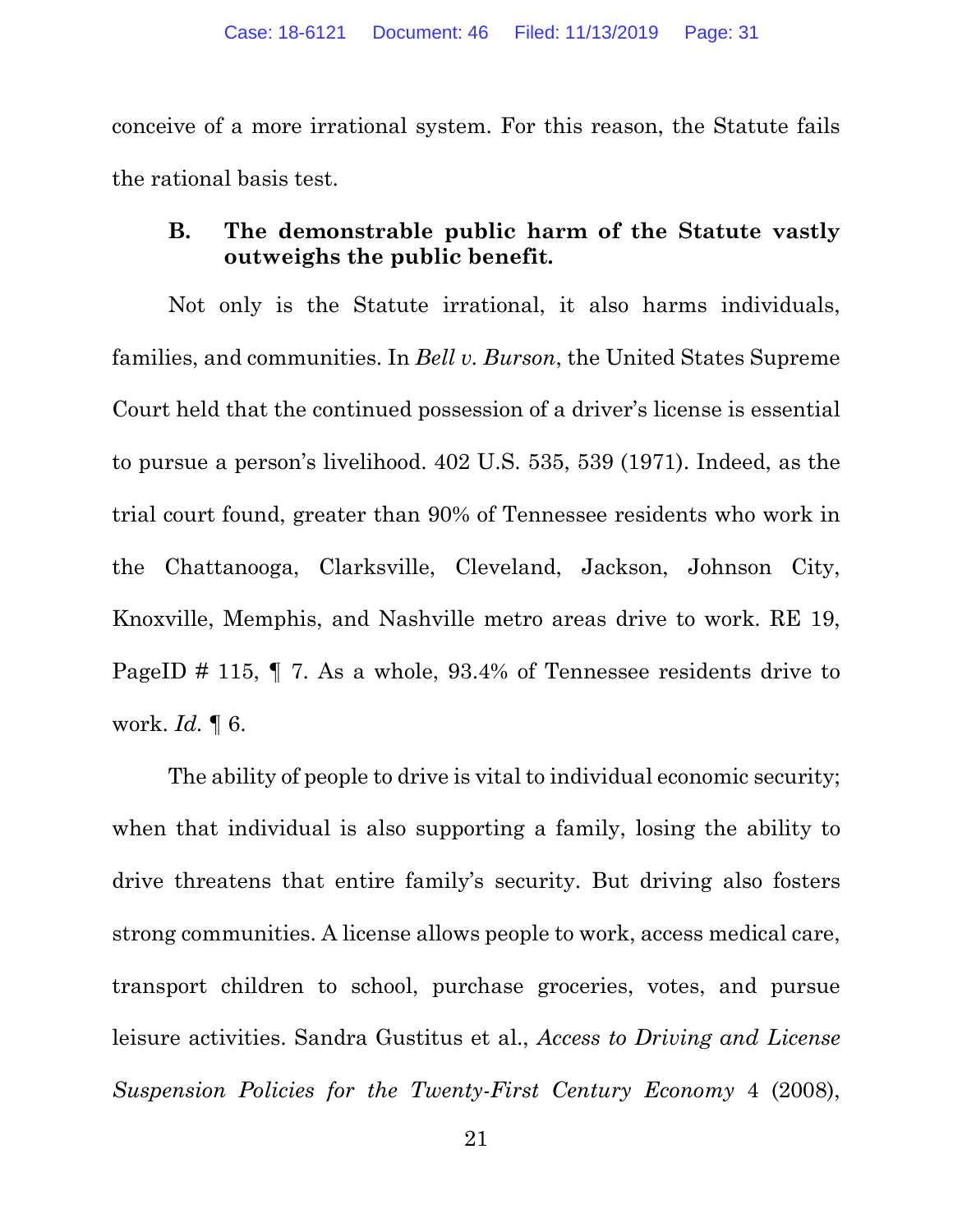available at [http://www.kidscount.org/news/fes/sep2008/drivers](http://www.kidscount.org/news/fes/sep2008/driverslicense.pdf) [license.pdf.](http://www.kidscount.org/news/fes/sep2008/driverslicense.pdf) Losing a driver's license deprives communities of that economic activity and critical civic engagement.

It also imposes additional costs that cause further harm to individuals and families. Once a license is suspended, financial obligations increase as people confront reinstatement costs, court costs, and other penalties. Best Practices 6. These added costs then become harder to pay because people cannot access their primary method of transportation.

Suspending the driver's license of people who cannot even pay court costs in the first place penalizes poverty. Licenses are withheld from people for lack of payment without considering whether they even can make payments. This causes tens or hundreds of thousands of people to suffer indefinite and long-lasting deprivation of their ability to drive a car, go to work, and pursue a livelihood. An indigent person with no means to pay has no way to avoid this sanction, while a person with financial means can do so simply by paying the fines and fees they owe. This traps indigent persons into an everlasting cycle of repeated violations and building debt. These indigent people "will be just as unable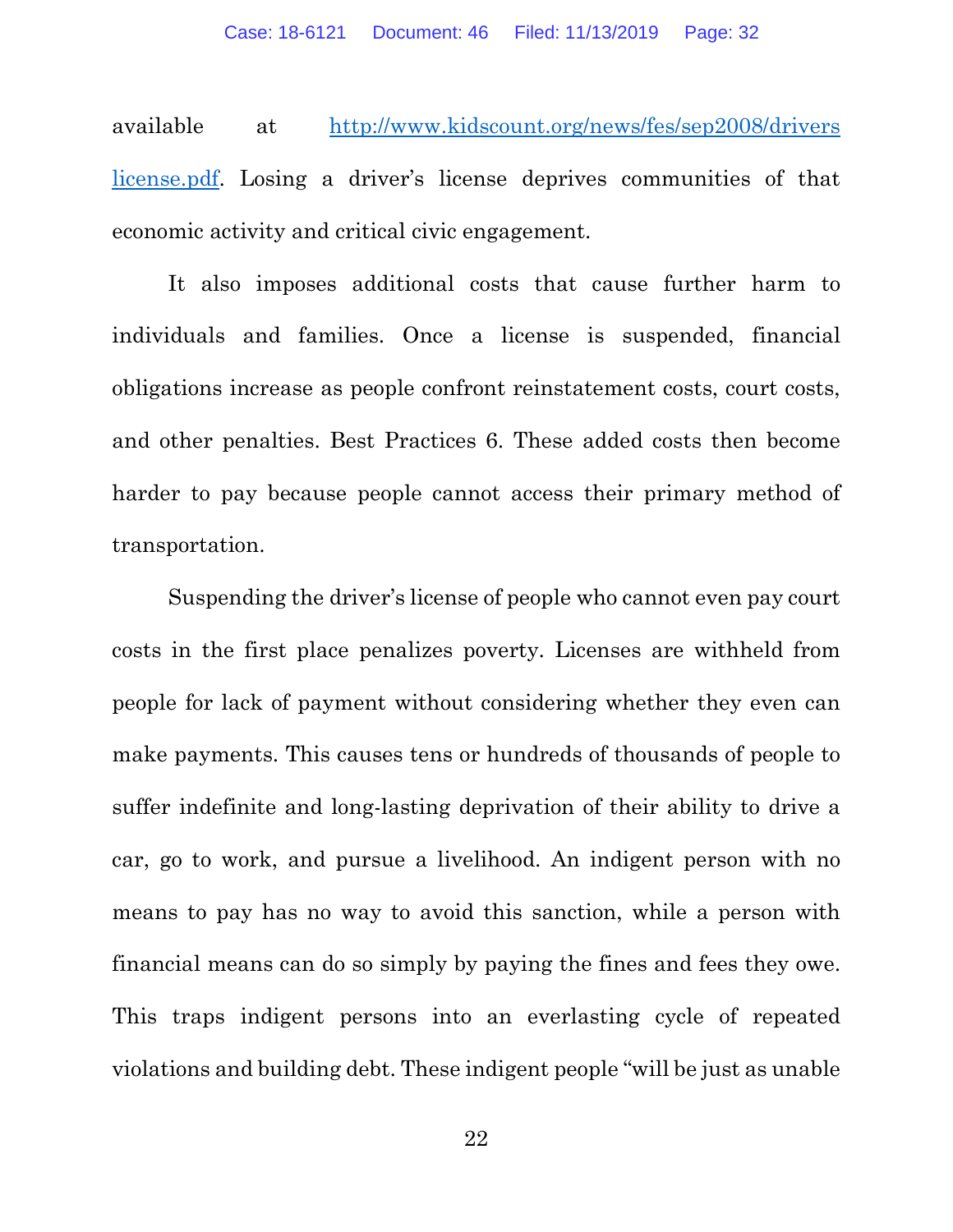to pay the new debt, and the cycle will begin again, only with the driver further in the red." RE 222, PageID # 4002-03. A single traffic ticket, therefore, can keep these people "off of the road and out of productive economic life" for years. *Id.* at PageID # 4003.

More harm is done to society and the individual than any good is accomplished. As discussed above, the licensing scheme does not even promote the payment of existing court costs and fees, but rather leads to further outstanding debt and money owed.

On its facts, *James v. Strange* is analogous because the statute here is a recoupment statute to recover court costs and fees. In *James*, the Court found a Kansas recoupment statute unconstitutional because of the burden it placed upon indigent persons.

State recoupment laws, notwithstanding the state interests they may serve, need not blight in such discriminatory fashion the hopes of indigents for self-sufficiency and self-respect. The statute before us embodies elements of punitiveness and discrimination.

*James*, 407 U.S. at 141–42. In *James*, the Kansas recoupment statute was designed to recover court costs for legal representation provided by the Kansas Aid to Indigent Defendants Act. *Id.* at 129. Similar to the Tennessee statute imposing penalties of further fines, the Kansas statute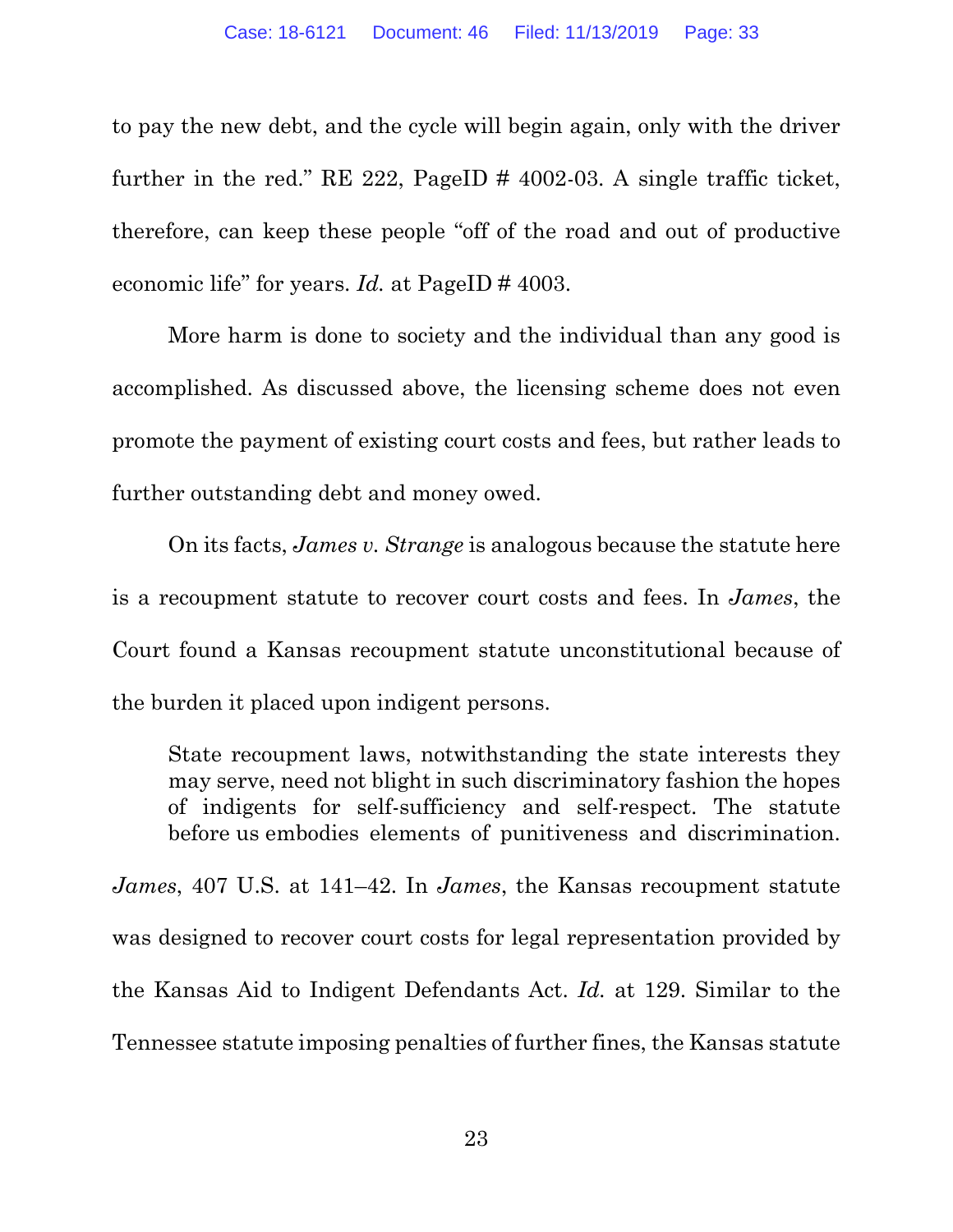issued a penalty of a court judgement to anyone who cannot pay his court costs for the legal representation. *Id.*

As the U.S. Supreme Court found the recoupment statute in *James* unconstitutional, so should this Court find the Tennessee recoupment statute unconstitutional as both impose financial penalties upon indigent persons to recover court costs.

The Tennessee statute harms the poor, damages families, and causes even more court costs and enforcement proceedings effectuated by the government. In fact, losing one's driver's license can cause more harm to some than being placed in jail. *Argersinger v. Hamlin*, 407 U.S. 25, 48 (1972) (Powell, J., concurring).

Conclusive facts have been placed into the record proving the irrationality of the law and the extent of the harm caused. The Statute forces people to pay court debts which they could never pay in the first place and causes substantial harm to individuals, families, and communities because of their indigency. Not only is this irrational, but it is barely sane. It simply does not pass the rational basis test.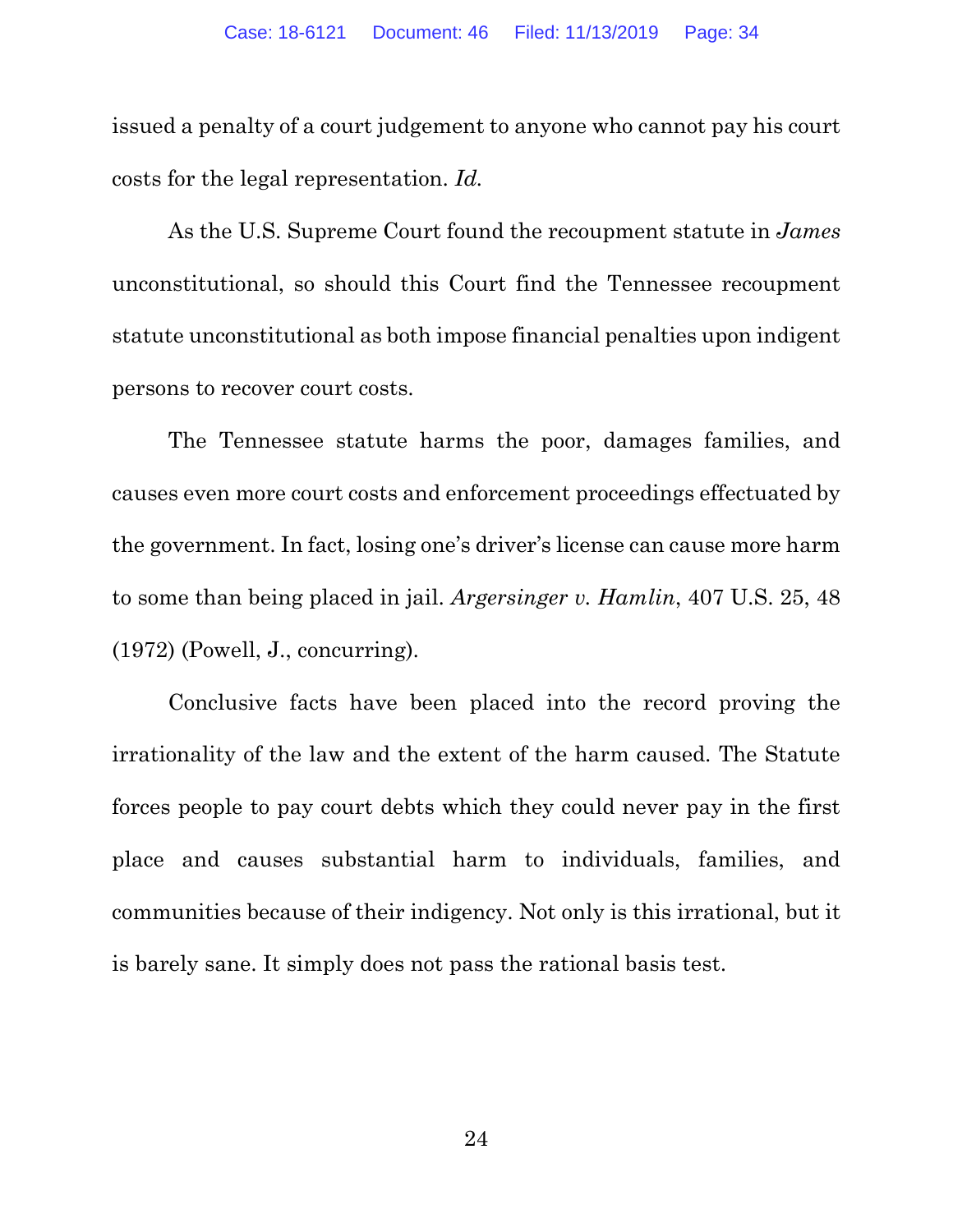### **CONCLUSION**

The U.S. Supreme Court—and this Court—have been clear that rational basis review is meaningful, and this Court should resist the Commissioner's request to affirmatively deny reality. Instead, this Court should recognize that, for many people in Tennessee and elsewhere, a driver's license is essential to earning a living. Punishing people by interfering with their livelihoods and harming society with this misguided law are not rational ways to accomplish Tennessee's interest in collecting court debt. For that reason, this Court should affirm the district court.

Dated: November 13, 2019 Respectfully submitted,

/s/ William R. Maurer William R. Maurer INSTITUTE FOR JUSTICE 600 University St., Suite 1730 Seattle, Washington 98101 (206) 957-1300

Richard Hoover INSTITUTE FOR JUSTICE 901 N. Glebe Rd., Suite 900 Arlington, Virginia 22203 (703) 682-9320 *Counsel for* Amicus Curiae

Lisa Foster Joanna Weiss FINES AND FEES JUSTICE CENTER 185 W. Broadway, C-538 New York City, NY 10013 (619) 994-0504 *Counsel for* Amicus Curiae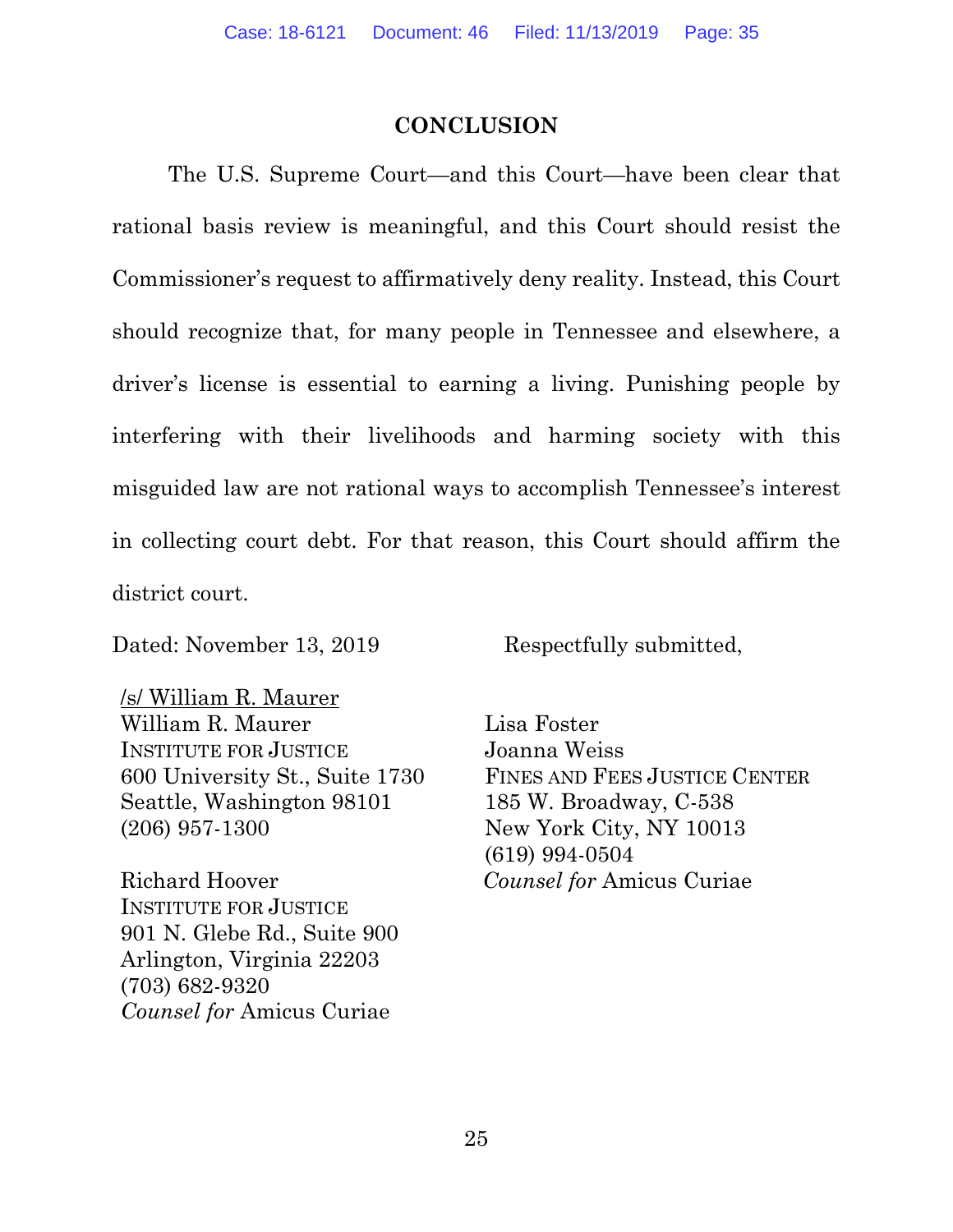### **CERTIFICATE OF COMPLIANCE**

This brief complies with the type-volume limitation in Federal Rules of Appellate Procedure  $32(a)(7)(B)$  and  $29(a)(5)$  because it contains 4958 words, as determined by the word-count function of Microsoft Word, excluding the parts of the brief exempted by Federal Rule of Appellate Procedure 32(f) and Sixth Circuit Rule 32(b)(1).

This brief complies with the font requirements of Federal Rule of Appellate Procedure 32(a)(5) and 32(a)(6) because it has been prepared in a proportionally spaced typeface (Century Schoolbook) and a 14-point font.

> /s/ William R. Maurer William R. Maurer *Counsel for* Amicus Curiae